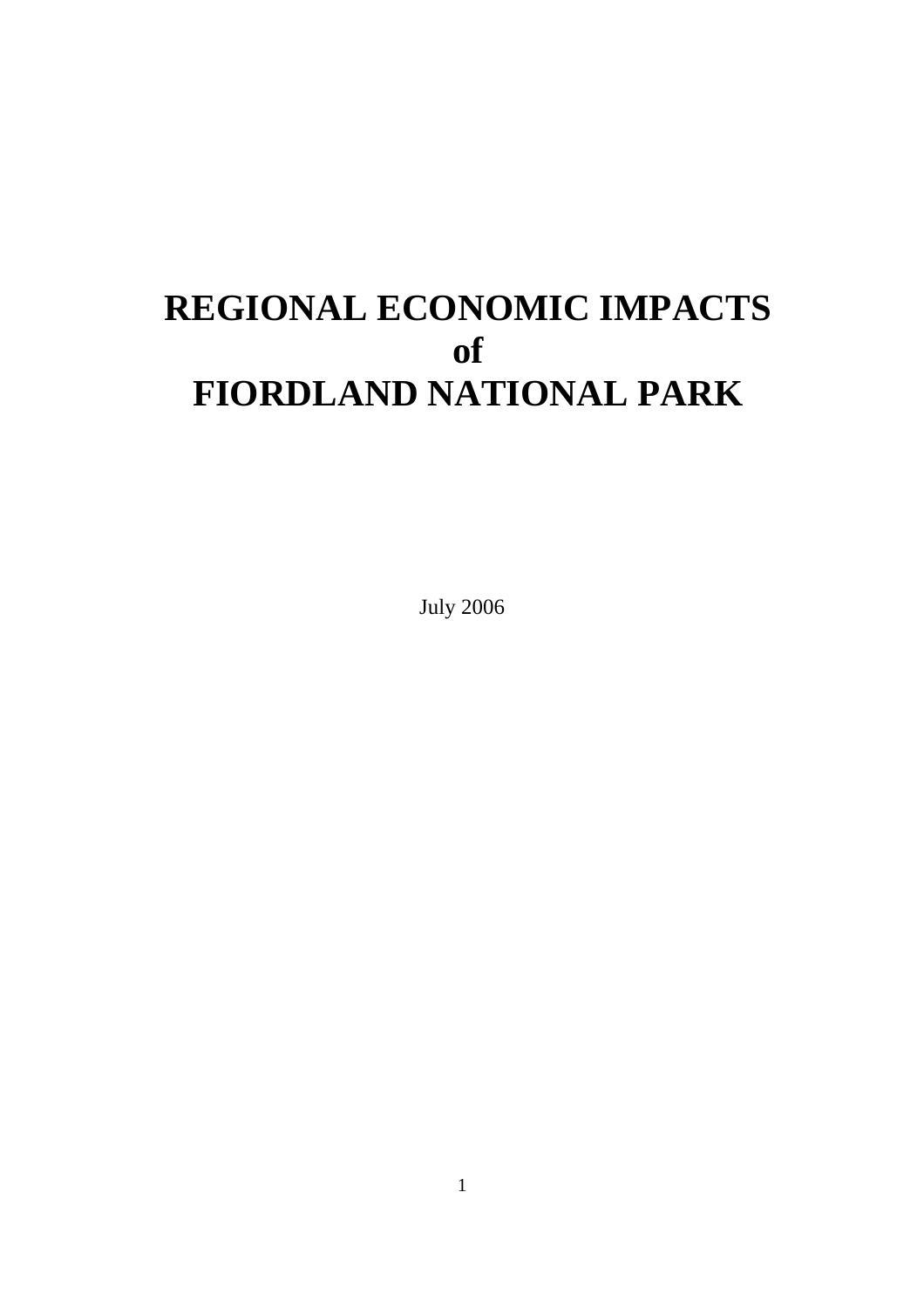## **Contents**

| <b>KEY POINTS</b><br>5          |                                                                                                                   |    |  |  |  |
|---------------------------------|-------------------------------------------------------------------------------------------------------------------|----|--|--|--|
|                                 | <b>SUMMARY OF THE PROJECT</b>                                                                                     | 6  |  |  |  |
|                                 | <b>RESULTS AND CONCLUSIONS</b>                                                                                    | 9  |  |  |  |
| <b>1. STUDY BACKGROUND</b>      |                                                                                                                   |    |  |  |  |
| 1.1<br>1.2<br>1.3               |                                                                                                                   |    |  |  |  |
|                                 | 2 DATA SOURCES AND RELIABILITY                                                                                    | 12 |  |  |  |
| 2.1<br>$2.2^{\circ}$<br>2.4     |                                                                                                                   |    |  |  |  |
|                                 | 3. IMPACTS OF FIORDLAND NATIONAL PARK                                                                             | 14 |  |  |  |
| 3.1<br>3.2<br>3.3<br>3.4<br>3.5 | 3.4.1<br>3.4.3<br>3.4.4<br>IMPACT OF TRACK ON INTERNATIONAL VISITOR ITINERARY AND NZ ECONOMIC IMPACT OF FIORDLAND |    |  |  |  |
|                                 |                                                                                                                   |    |  |  |  |
| 3.5                             |                                                                                                                   |    |  |  |  |
| 3.6<br>3.7                      |                                                                                                                   |    |  |  |  |
| 3.8                             |                                                                                                                   |    |  |  |  |
|                                 |                                                                                                                   |    |  |  |  |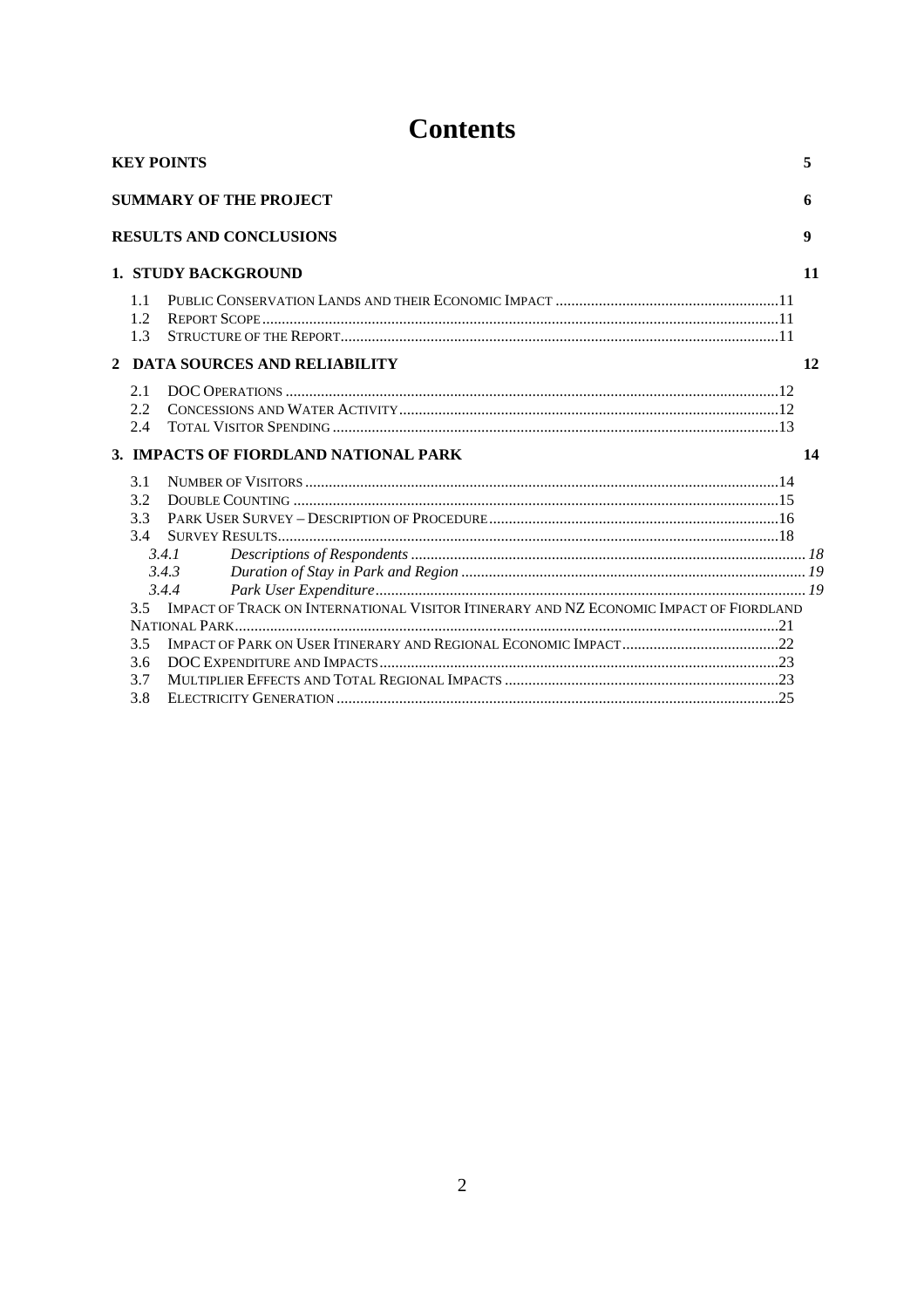## **Acknowledgements**

This research was funded by the Department of Conservation, and I thank Harry Broad in particular and other staff generally for their interest and enthusiasm regarding this work and their willingness to assist with advice and information. I would also like to acknowledge the work done by members of DOC in bringing together the available information about visitor numbers in Fiordland National Park. Accurate estimates of economic impacts require accurate data about the number of users, and there is still much to be done in this area.

This kind of research can only be carried out if those in the tourism industry provide comprehensive information about their activities and who let us interview their clients, and in this regard I would like to thank particularly Real Journeys who were so helpful to the interviewers and to the numerous operators who provided financial data. I trust that this report will lead to greater public understanding of the role of Fiordland National Park in the Southland – Queenstown Lakes District economy, and that this in turn will help the industry and thus in some measure repay respondents for their assistance.

I thank Ellie Butcher and Sarah Martin for undertaking the field interviews, and their willingness to do so much traveling to get a cross section of users of the Park in different sites and seasons. Finally, I would like to thank the users themselves for answering questions about their visits and their spending in the regions.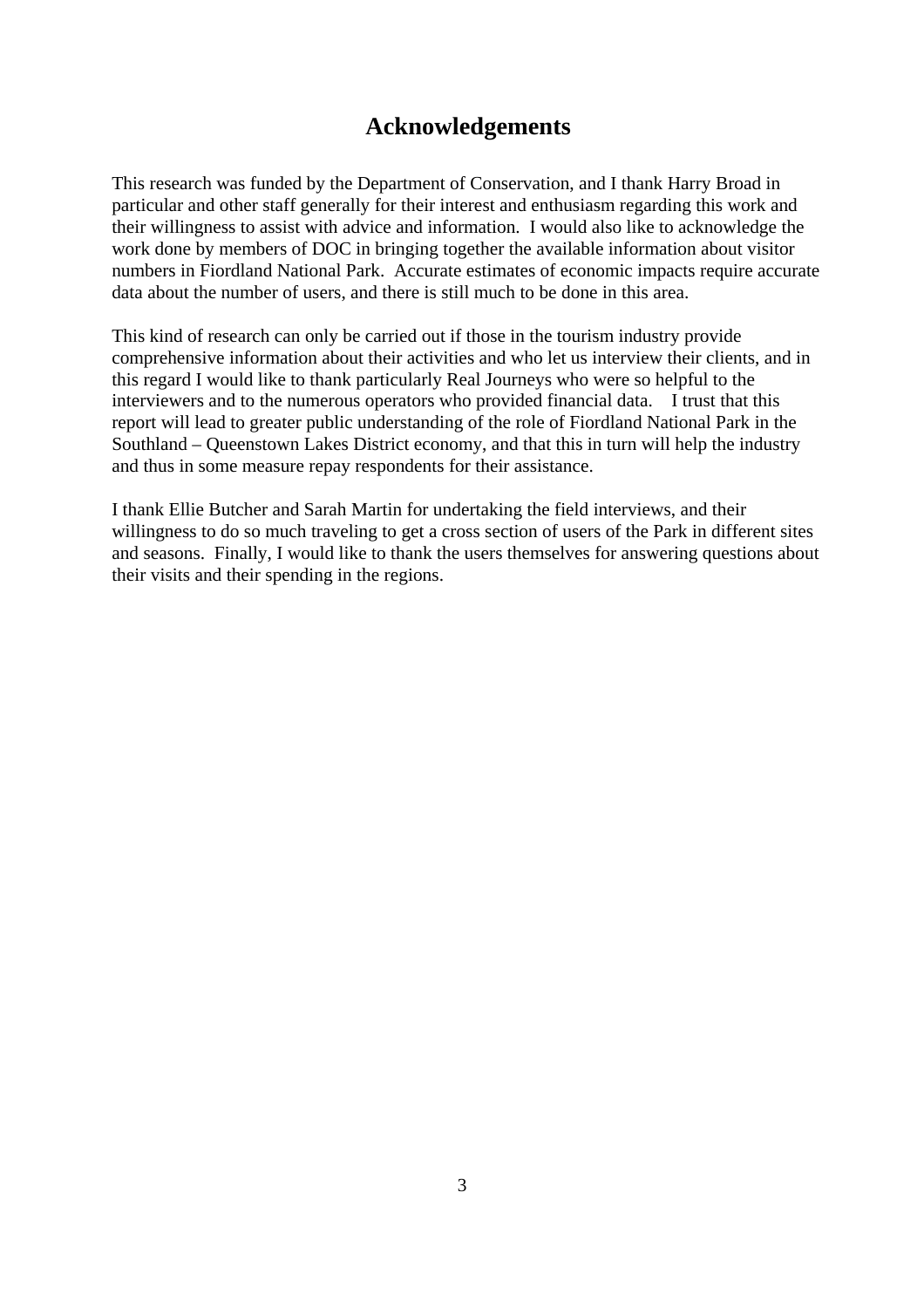## **Glossary**

#### **Economic Impact.**

Economic Impact includes the direct effects (e.g. sales to visitors) and the flow-on effects (sometimes called multiplier effects, or indirect and induced effects). The common measures of impact are output, value added, household income and employment. Impact is not the same as benefit (see below).

## **Output:**

Output is the value of sales by a business.

### **Value Added (income):**

Value Added in a business is equivalent to output (sales) minus inputs purchased from other businesses. Value added includes household income, returns to land and capital (including interest, depreciation and profits) and taxes. It is analogous to Gross Domestic Product.

### **Household Income**:

Household income is the part of value added that is paid to individuals for their labour. It includes wages and salaries and self-employed income.

### **Benefit:**

Benefit is conceptually quite different from benefit. Benefit is a measure of how much better off an entity is, whether the entity is the owner of capital or land or the supplier of labour. Benefit is less than value added because to add value one must incur an opportunity cost. For example, to earn profit requires the investment of capital; to earn household income requires giving up leisure, or giving up some worse job. There is no fixed relationship between value added and benefit.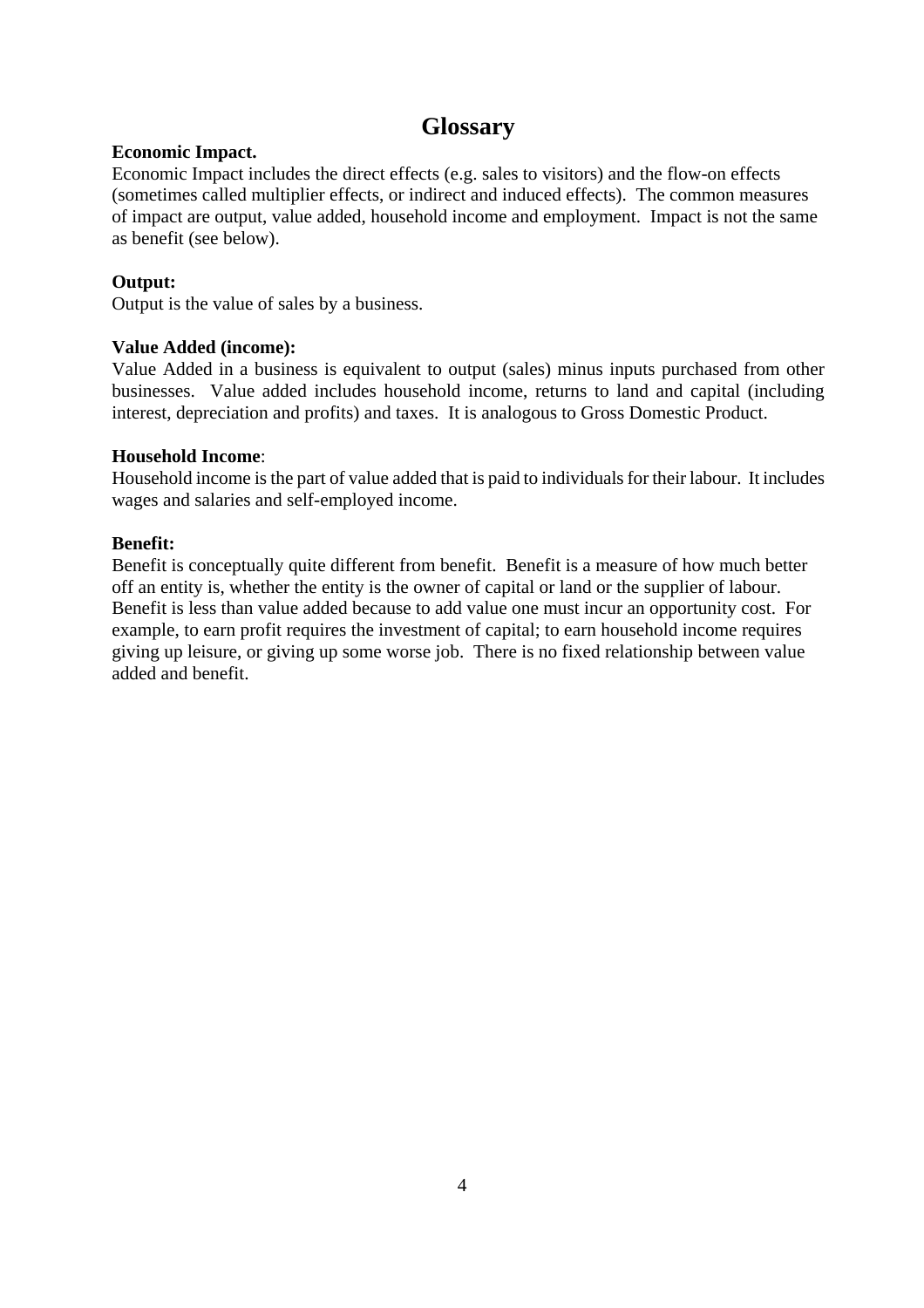## **KEY POINTS**

- 1. The existence of Fiordland National Park and it management by DOC, at an annual cost of \$8.8 million, provides a range of conservation benefits for New Zealand. It also supports extensive commercial activity in the Park and surrounding region of Southland and Queenstown Lakes.
- 2. The Park attracts around 33,000 overnight visitors and 560,000 day visitors per year. About 80 per cent of these are from overseas. On average, day visitors to the Park say that they spend 1.3 nights more in the Queenstown Lakes District – Southland Region (including the Park) than they would in the absence of the Park. Overnight visitors to the Park spend an additional 3.8 nights in the region.
- 3. The spending of visitors during their additional stay in the region plus the spending by DOC in managing the Park generate direct and flow-on (multiplier) economic activity in the region. As a result of the Park, total regional economic output in 2005 increased by \$196 million beyond what it would otherwise have been. Associated with this increased output was regional income (value added) of \$78 million, including \$55 million of household income and 1,600 jobs.
- 4. The park also contains Lake Manapouri and most of its catchment. Annual generation from the Manapouri power scheme is about 5,025 GWh / year, which is worth about \$300 million per year.
- 5. Ten per cent of overseas visitors to the Park said that in the absence of the Park they would stay a shorter time in NZ and a further 12 per cent said that they would not come to New Zealand at all. Foreign overnight visitors to the Park said that they would stay an average of 2.8 nights less in New Zealand while foreign day visitors to the Park said that they would stay an average of 1.6 nights less in New Zealand.
- 6. The spending of visitors during their additional stay in New Zealand generates direct and flow-on (multiplier) economic activity in the region. As a result of the Park, total national economic output in 2005 increased by \$228 million beyond what it would otherwise have been. Associated with this increased output was national income (value added) of \$103million, including \$68 million of household income and 1,755 jobs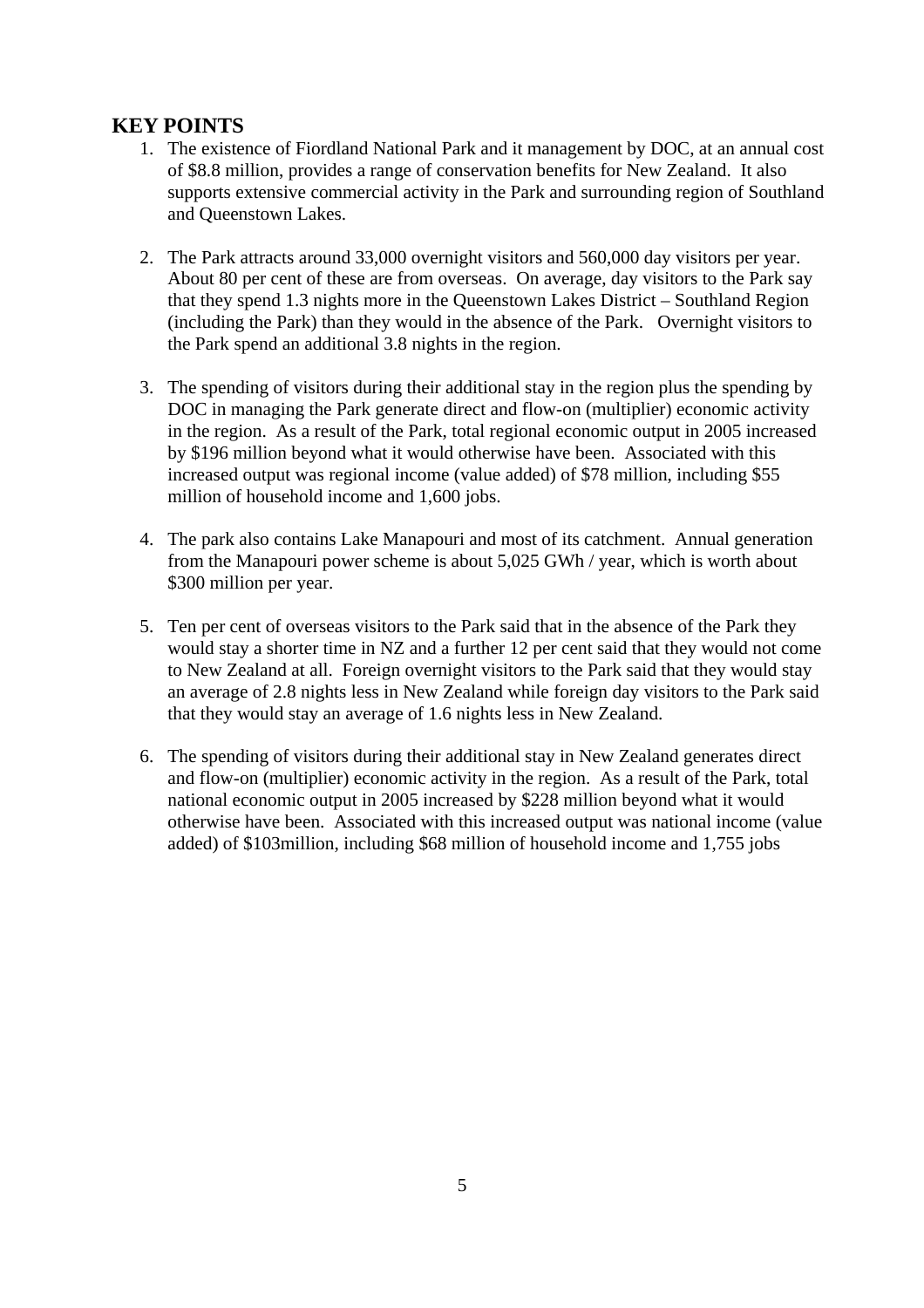## **SUMMARY OF THE PROJECT**

This is the third in a series of reports on the economic impacts of the DOC estate, with earlier work covering the West Coast conservation estate, Abel Tasman National Park and Queen Charlotte Track. The Department of Conservation (DOC) administers large areas of land in New Zealand, and expends significant sums of money on providing visitor facilities in various parks and reserves. DOC would like to understand more about the economic activity which is dependent on this land and facilities, and it has asked Butcher Partners Ltd to assess the regional economic impacts which are dependent on Fiordland National Park (FNP).

This project estimates the total net economic impacts of Fiordland National Park (FNP) by combining available data on the number of people using the sites with surveys of expenditure per person using the sites, including their expenditure on concessions, and their expected changes in regional visiting patterns if the sites were not available for public use.

Note that the impact estimated here is quite different from the direct economic impact of concessions operating in the park. There are two reasons for this. First, concessions do not cover the impacts of accommodation and meals outside the park for those who make a day trip to the Park. Hence the concessions understate economic impacts. Second, the concessions may be a substitute for other visitor activities which, if the Park did not exist, people who visit would do instead. Hence concessions may overstate the net economic impact at a regional level.

The maintenance and use of the conservation land gives rise to considerable economic benefits and economic and social impacts in the region, but this study examines and reports on only the economic impacts as measured by value added, household income and employment. Other economic benefits associated with consumer and producer surplus related to these lands are not  $addressed<sup>1</sup>$ .

#### *Project Objective*

 $\overline{a}$ 

The primary objective of this project is to demonstrate how significant Fiordland National Park is to the combined Southland Region and Queenstown-Lakes district. This geographic area was chosen as being the most relevant area because of the very large number of day trippers from Queenstown to Milford and back again. The objective of the research is not to find the impacts on some administratively distinct area but on the local area which is directly affected by the Park. To look at the impact solely on the Southland region would be to ignore Queenstown-Lakes district, which is very strongly affected by FNP. Looking solely at the impacts of the Park on visitor itineraries to Southland would also overstate the economic impacts on economically relevant region by failing to recognize that if FNP did not exist, much of the activity based on the Park would simply transfer to other areas which are in close proximity to the Park in an economic sense, but are outside the Southland administrative

<sup>1</sup> While total benefits may be much larger than the benefits associated with the commercial impacts reported here, these wider benefits have been excluded from the analysis because of the difficulty and cost of measuring them, the error margins inherent in such measurements, and the difficulty in placing the results in any meaningful context (other activities also generate consumer and producer surplus but this is not measured or reported anywhere).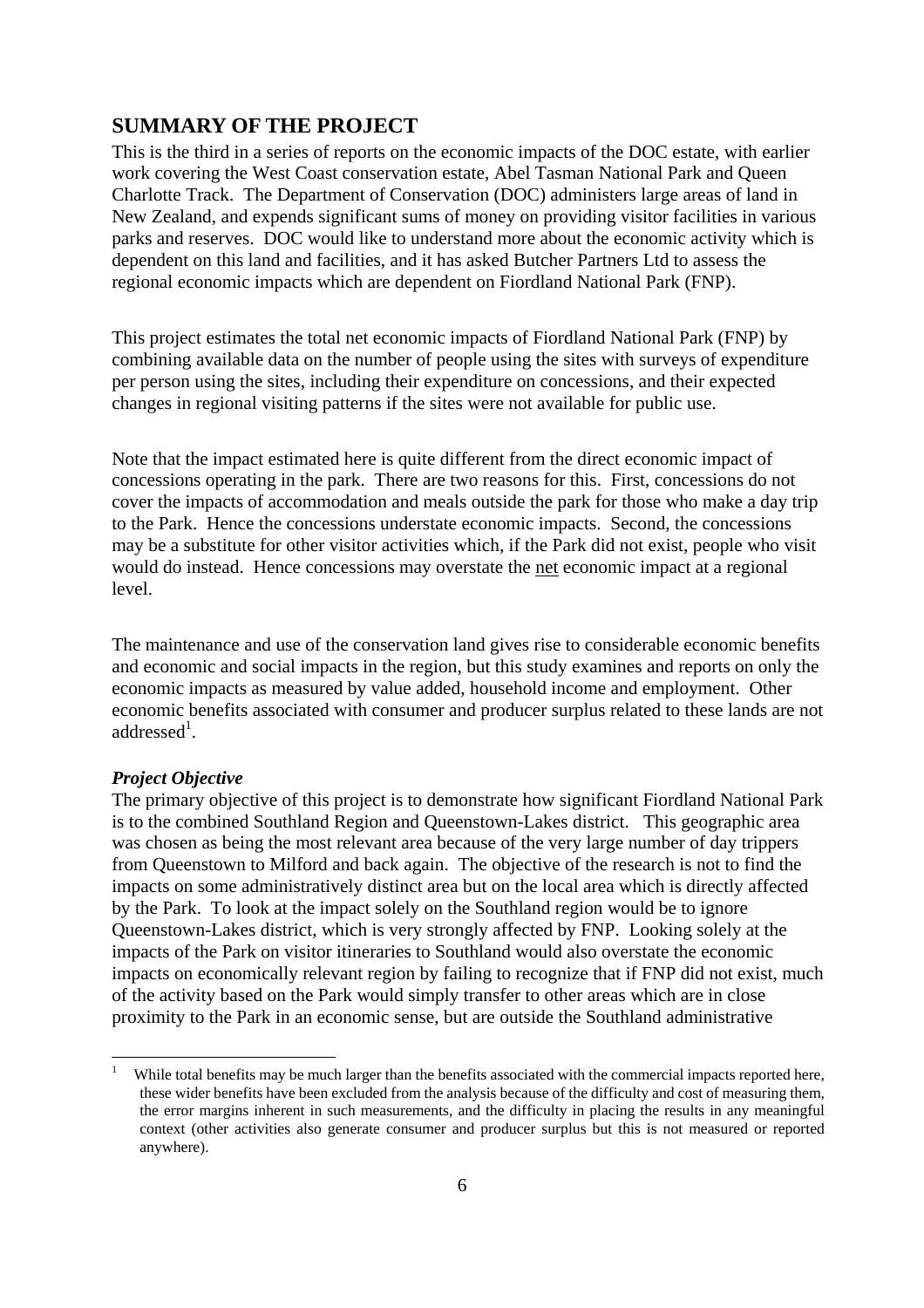region.

#### *Sources of Impact*

The direct economic impacts of the sites include the activities of DOC itself and the activities of concessionaires within the Park<sup>2</sup>. In principle it includes all expenditure within the park by visitors, but in fact there is effectively no expenditure other than on goods and services provided by concessionaires<sup>3</sup>. It has not been possible to establish with any accuracy the economic impacts of concessions because of the unwillingness of some of the concessions to provide financial data. Part of their unwillingness relates to their belief that releasing the figures will put them at a commercial disadvantage in negotiations with DOC over concessions fees.

While there is some visitor expenditure on activities within the geographical confines of the Park, a very significant proportion of their expenditure is on goods and services beyond the Park. Obvious examples include transport to Milford by bus, boats which operate on Sounds which are not part of the park, and accommodation adjacent to the Park but not actually in it. Less obvious examples are the expenditure within the region by visitors who are on their way to or from the Park. This off-site expenditure may be greater than on-site expenditure. To establish the level of total expenditure related to Park trips, we surveyed visitors to find out the significance of the Park in shaping their travel itineraries. Visitors were asked about expenditure in the 24 hours prior to arriving at the site, to establish average daily expenditure in the region, their expenditure in the Park, the expected duration of their total stay in the Park, the region and New Zealand, and the expected duration of their stay in the region and in New Zealand if they had been unable to visit the Park. Their responses were combined with data on the estimated number of total visitors to the sites and regional and national economic multipliers for industries in which visitors spend money to estimate the total regional and national economic impacts associated with Fiordland National Park.

This calculation of the national impact is the first that we know of for a New Zealand National Park. In most earlier work there has been a perception or implicit assumption that a loss of one National Park would mean visitors would change their itinerary in New Zealand but not their total stay. Because Fiordland National Park and Milford Sound in particular is such a wellvisited destination by international visitors, we thought that the loss of the Park might make a difference to their stay in New Zealand. We asked questions to see if this was indeed the case.

#### *Method of Estimating Impacts*

To estimate impacts we have:

 $\overline{a}$ 

- Gathered detailed data on DOC expenditure on the Park, whether or not the expenditure was actually incurred inside the Park;
- Gathered available data on concessionaires' activity and income;
- Estimated direct employment in commercial operations related directly to the Park by

<sup>2</sup> This impact is based on previous work done by Butcher Partners for DOC (see Wouters, 2006 – forthcoming) 3

Concessionaire activities and part of DOC activities are funded by visitor spending, so this part of visitor expenditure is excluded to avoid double counting of impacts.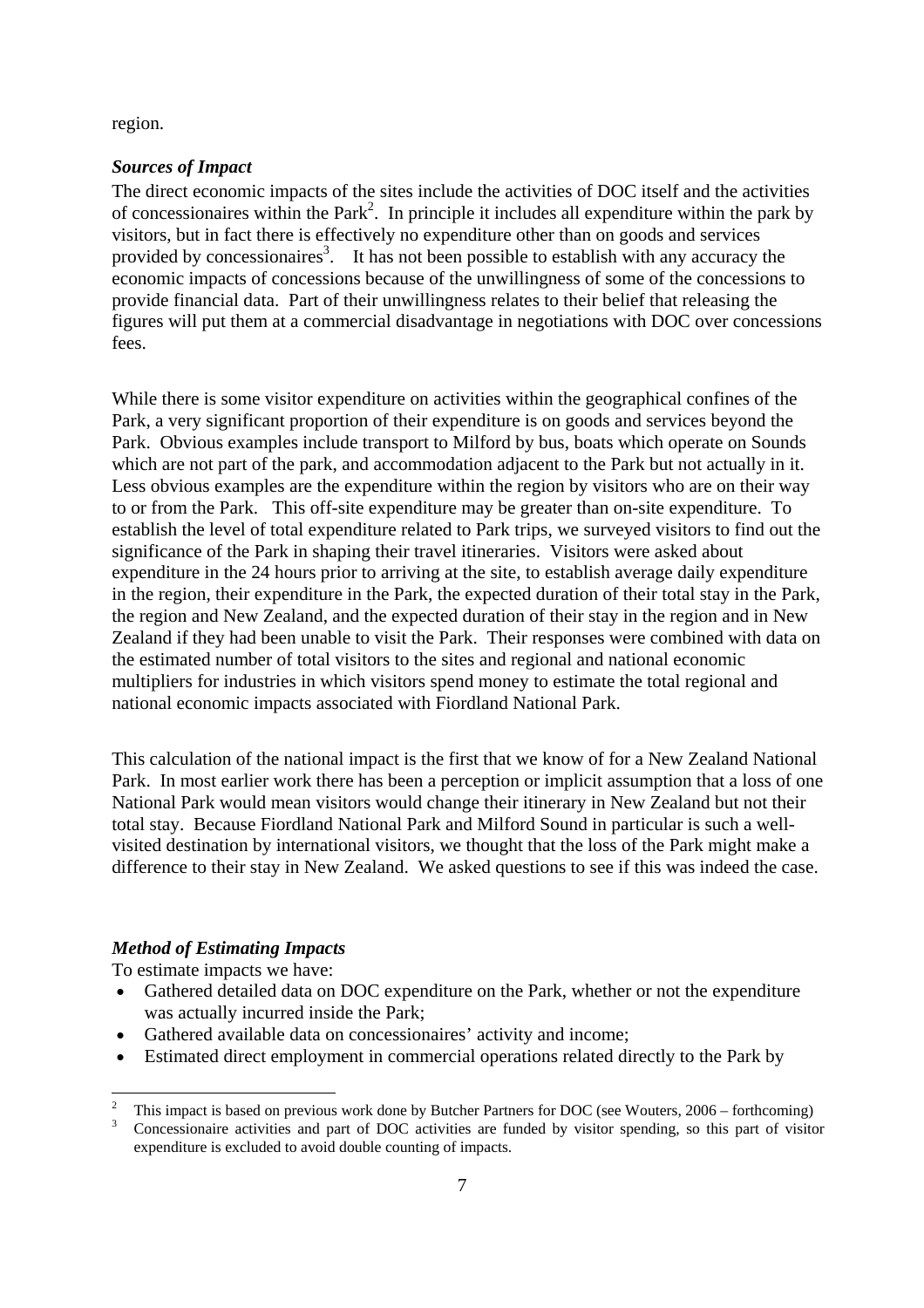surveying business operators who provide services to people while they are actually in the Park or traveling from their accommodation directly to the Park (e.g. Te Anau and Queenstown);

- Surveyed visitors to establish expenditure in the Park and during the preceding 24 hours for those who stayed in the park and those who were on day visits to the Park and multiplied this by the total number per year of each of these user groups;
- Obtained estimates of visitor numbers in each category and compared this to recent data gathered by URS Consulting for their analysis of the economics of the Homer Tunnel upgrading;
- Estimated an economic input output model for the combined Southland Region and Queenstown Lakes district (the region) and estimated tourism industry multipliers for these areas. We have also incorporated DOC expenditure and employment data into the models to estimate regional multipliers for DOC operations themselves;
- We report all these impacts in terms of regional output, value added, household incomes and employment.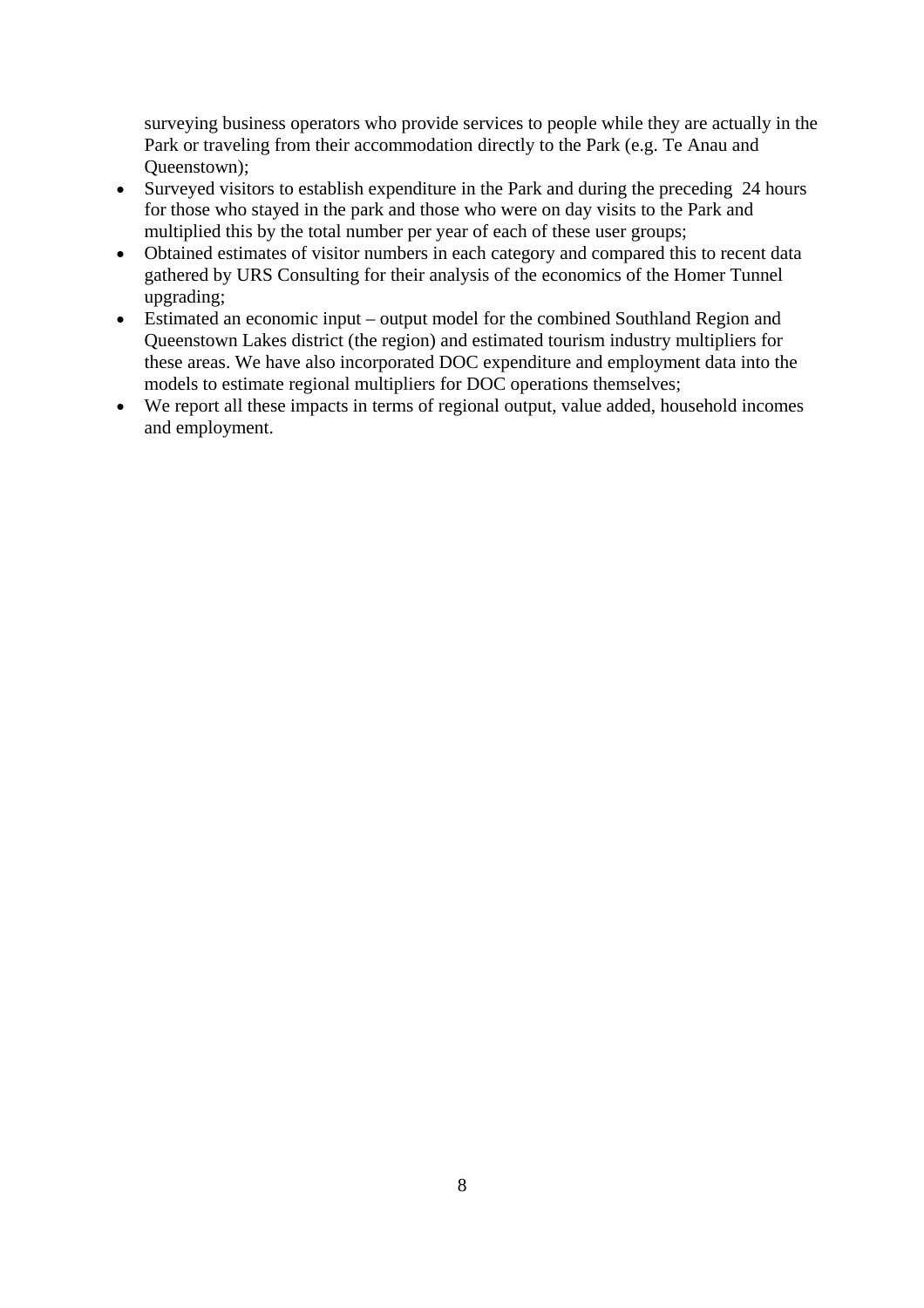## **RESULTS AND CONCLUSIONS**

- 1. The direct economic activity associated with DOC operations in Fiordland National Park (FNP) is output of \$8.8 million, employment of 54 FTEs, and value added of \$5.4 million including payment of \$3.0 million in wages and salaries. These impacts exclude a share of regional overheads. Capital expenditure is excluded from these output figures, but the figures include depreciation and capital charges, which total \$2.2 per year for FNP.
- 2. A review of visitor survey data already generated by DOC and updating with other data suggests that in 2005 FNP attracted around 593,000 visitors annually, including 560,000 day visitors and 33,000 overnight visitors. There remains considerable uncertainty about the number of visitors, particularly the number who go for short day walks in the park without using any concessions. However, the total economic impacts of the park are so heavily driven by overnight visitors and day visitors who visit Milford as well as other commercial sites that any errors in the estimates of numbers of non-commercial users are unlikely to significantly affect the conclusions.
- 3. A survey was used to establish expenditure in the Park per user for the two major groups, which we defined to be those staving in the park and those on day visits to the Park. A significant number of respondents were on some sort of tour package which meant that either they could not tell us how much they had spent in the Park or in some cases could not tell us what they had spent in the preceding 24 hours. Rating up average expenditures by the number of people in each group suggests that the use of FNP generates direct annual output in Park-associated businesses of \$58 million per year. We have not been able to compare this with commercial data because some of the larger players have declined to give us financial data. However, it seems reasonable in terms of the data we do have.
- 4. The survey of users showed that if the Park did not exist, people would stay less time in the region and a number of overseas visitors would either stay a shorter time in New Zealand (10 %) or would not come to New Zealand at all (12 per cent of overnight visitors and 6 per cent of day visitors to the park). The average stay reduction would be 2.8 nights for those overnighting in the Park and 1.6 nights for those who make day visits to the Park.

|                                            | Overnight | Day     | Total               |
|--------------------------------------------|-----------|---------|---------------------|
| Number of Visitors                         | 33,000    | 560,000 | 593,000             |
| Proportion from overseas                   | 78 %      | 80 %    |                     |
| Average Reduction in NZ Stay (nights)      | 2.8       | 1.6     |                     |
| Expenditure per 24 hours                   | 125       | 127     |                     |
| Loss of Expenditure to NZ $(\frac{m}{yr})$ | 9.1       | 91.0    | \$100 million       |
| <b>Total Economic Impacts on NZ</b>        |           |         |                     |
| Output                                     |           |         | $$228 \text{ m/yr}$ |
| <b>Employment (FTEs)</b>                   |           |         | 1,755 FTEs          |
| Value Added (\$m / yr)                     |           |         | $$103 \text{ m/yr}$ |
| Household Income (\$m / yr)                |           |         | $$68 \text{ m/yr}$  |

#### **Summary Table 1 Direct Output and Total Economic Impacts on NZ Economy of Fiordland National Park Visitors**

5. Taking into account direct and flow-on effects, the economic impacts to New Zealand of a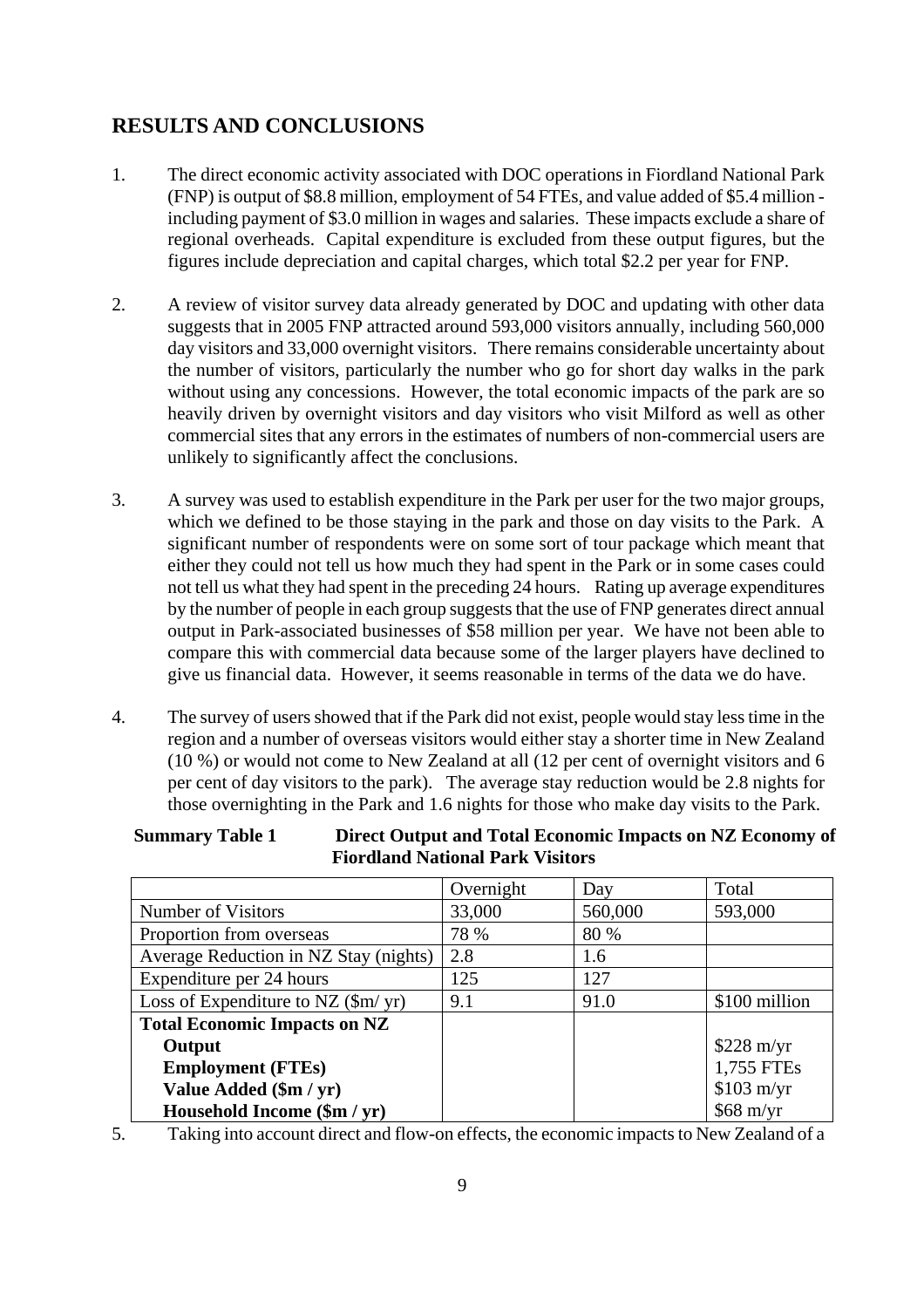loss of these visitors would be a decline in annual output of \$288 million, a loss of 1,755 jobs and a loss of national income of \$103 million per year including wages of \$68 million.

- 6. The reduction in stay in the region was even greater in that 34 % of overnight visitors and 20 per cent of day visitors said that they would otherwise not have come to the region and about 30 per cent of each groups said that they would have stayed a shorter time. The average reduction in stay would be  $3.8$  nights<sup>4</sup> for those staying overnight in the Park and 1.3 nights for those who make day visits to the Park.
- 7. When we take into account the economic impacts of DOC operations, a small amount of commercial hunting and the effects of tourism, we conclude that the Park leads to the direct generation of \$130 million of output in the combined Queenstown-Lakes and Southland region. It also leads directly to 1,215 jobs and the generation of \$49 million of regional income including \$40 million of household income.

|                                          | Output                 | Employment | Value                   | Household               |
|------------------------------------------|------------------------|------------|-------------------------|-------------------------|
|                                          |                        |            |                         |                         |
|                                          | $(\text{m}/\text{yr})$ | (FTEs)     | Added                   | Income                  |
|                                          |                        |            | $(\text{Sm}/\text{yr})$ | $(\text{Sm}/\text{yr})$ |
| Direct Impact in QLDC – Southland        |                        |            |                         |                         |
| Tourism                                  | 120                    | 1,165      | 43.3                    | 37.1                    |
| <b>DOC</b> Operations                    | 8.8                    | 54         | 5.4                     | 3.0                     |
| <b>Commercial Deer Recovery</b>          | 1.5                    | 6          | 0.5                     | 0.3                     |
| <b>Sub-Total</b> (rounded)               | <i>130</i>             | 1,215      | 49                      | 40                      |
| Flow-on Impacts in QLDC - Southland      |                        |            |                         |                         |
| Tourism                                  | 60                     | 311        | 26                      | 12.8                    |
| <b>DOC</b> Operations                    | 4.7                    | 40         | 2.5                     | 1.4                     |
| <b>Commercial Deer Recovery</b>          | 0.5                    | 3          | 0.3                     | 0.2                     |
| <b>Total Impacts in Queenstown Lakes</b> | 200                    | 1,600      | 78                      | 55                      |
| <b>District and Southland Region</b>     |                        |            |                         |                         |
| (rounded)                                |                        |            |                         |                         |

#### **Table 1 Direct and Total Impacts of Fiordland National Park on Southland – Queenstown-Lakes Region**

- 8. If we take into account the flow-on effects on the rest of the economy, Fiordland National park leads to \$196 million of output in the regional economy, the generation of about 1,600 jobs and \$78 million of regional income including \$55 million of household income. This is equivalent to approximately 1.6 % of regional value added and 2.7 % of regional employment.
- 9. The park also contains Lake Manapouri and most of its catchment as well as the associated electricity generation. Annual generation is about \$5,025 GWh / year, which is worth about \$300 million per year.

 $\overline{a}$ 

<sup>4</sup> In fact the average for the sample was 6.1 nights, but this was very strongly affected by 5 respondents who would alter their stay and had stayed in the region for a very long time. We decided to use the figure of 3.8 nights.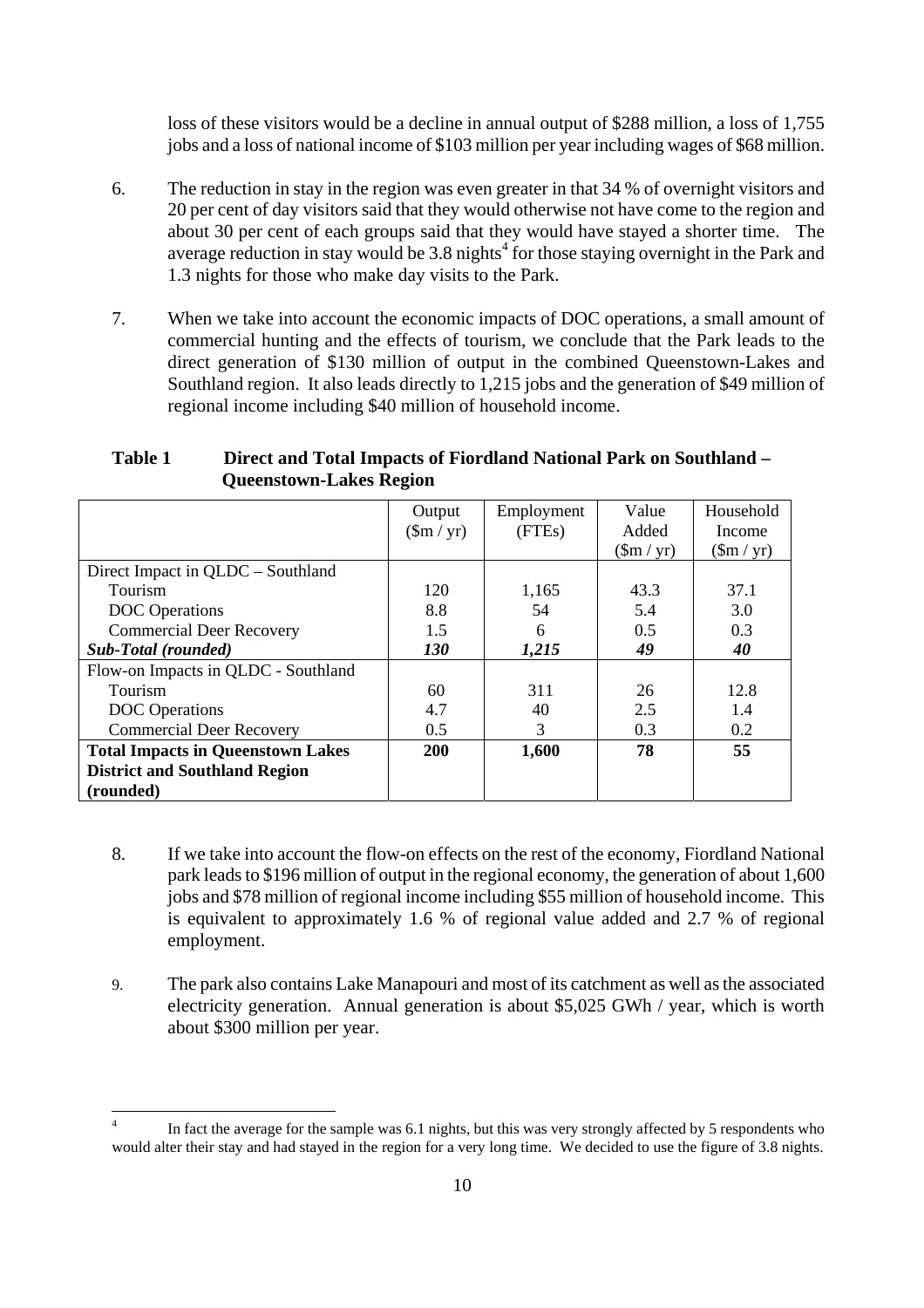## **1. STUDY BACKGROUND**

#### **1.1 Public Conservation Lands and their Economic Impact**

The Southland Conservancy of DOC administers Fiordland National Park at a cost of approximately  $$8.8$  million<sup>5</sup> per year, with this figure including administration and management of the Park including the concessions and facilities. These figures exclude indirect overhead costs associated with running the regional offices. DOC wishes to know more about the economic contributions which the Park makes to the regional economy in which it operates.

## **1.2 Report Scope**

Butcher Partners Ltd has been asked by DOC to estimate the economic impacts which are likely to be generated in the adjacent region by Fiordland National Park. The proposal and this report specifically excludes analysis of the total benefits of the conservation estate, which will include both consumer and producer surpluses arising from the use of the lands and from the option and existence values associated with the land. This is because of the difficulty and high cost of estimating these values, the high margin of error in such estimates, and the fact that it is difficult to place such values in context because other economic activities also generate such values to a greater or lesser extent but they are not measured and so any figures related to conservation lands can only be put into a limited context. The report also does not look at the protection and species conservation values associated with the DOC lands.

This is not to deny that there are potentially very high non-commercial values associated with the conservation lands, and such values certainly need to be assessed when deciding whether or not a particular piece of land should or should not be part of the conservation estate.

## **1.3 Structure of the Report**

 $\overline{a}$ 

This report begins with a brief summary of the data sources that have been used, and comments on the strengths and weaknesses of that data. Section 3 contains descriptions of the survey work and resulting estimates of the direct and total economic impacts in Queenstown Lakes District and Southland region.

<sup>5</sup> Approximately 1.5 FTE staff + 0.5 FTE in admin  $+$  \$25,000 in casual wages  $+$  4,000 in operating costs + vehicle, boat and 4WD bike costs. Capital costs of \$40,000 per year. Source: Conversation with Roy Grosse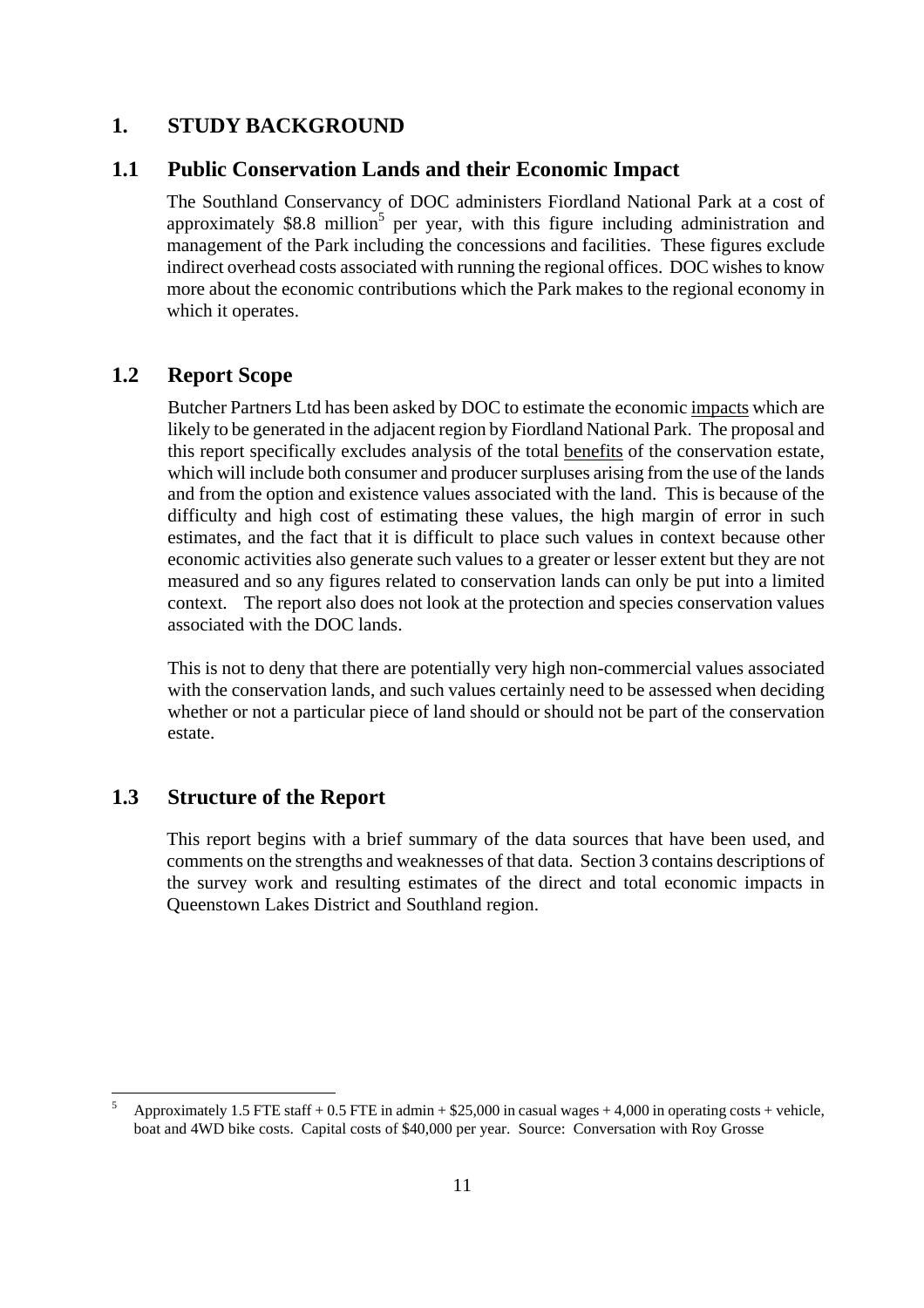## **2 DATA SOURCES AND RELIABILITY**

## **2.1 DOC Operations**

Estimates of direct economic impacts of DOC operations have been made on the basis of financial data supplied by DOC for FNP. These data have been incorporated into an economic model of the combined Queenstown -Lakes district and Southland region<sup>6</sup>. To ensure that there is no double-counting of economic impacts, we have excluded money which DOC spends on services which are then sold to visitors either directly or via concessions. The economic impact of this spending has been picked up via estimates of visitor spending.

## **2.2 Concessions and Water Activity**

Economic impacts of concessions including those based on the sounds and lakes are based on data gathered from a number of operators regarding the number of employees they have and some information about their turnover and the proportion of their economic activity which is dependent on trips into Fiordland national park, including the Sounds which are not actually part of the park.

The overall data is of poor quality, principally because some of the major concession holders were either not willing to make information available, or provided a very limited amount of information. For this reason we have not reported the direct or total economic impact of concessions.

We have excluded the economic impacts of cruise ships because they are highly variable and because, as far as we know, there is little commercial activity flowing from them and affecting the region. Passengers who come from the ships and use other commercial activities in the Park have implicitly been included in the number of park users, which is based on such things as track counts and concession clients.

We have included the expenditure of visitors flying in to the Park and landing. A number of these were picked up in our survey of visitors, and consequently their high expenditure is reflected in the average daily expenditure of Park visitors. We have not included visitors who simply fly over the Park, partly because we do not know how many of them there are, partly because they are not legally in the Park and partly because we are of the view that they would probably fly elsewhere for sightseeing if Fiordland National Park did not exist.

We have also included the economic impact of visitors staying on boats in the Fiordland Sounds. While this is not strictly within the Park, the absence of the Park would completely change the experience to one of sailing up a coast and we do not believe this would attract many visitors at all.

We have included an allowance for approximately \$1.5 million of deer recovery (based on about 5,000 deer per year at \$300 per animal). This is an industry which has virtually

 6 Prepared by Butcher Partners Ltd for this project.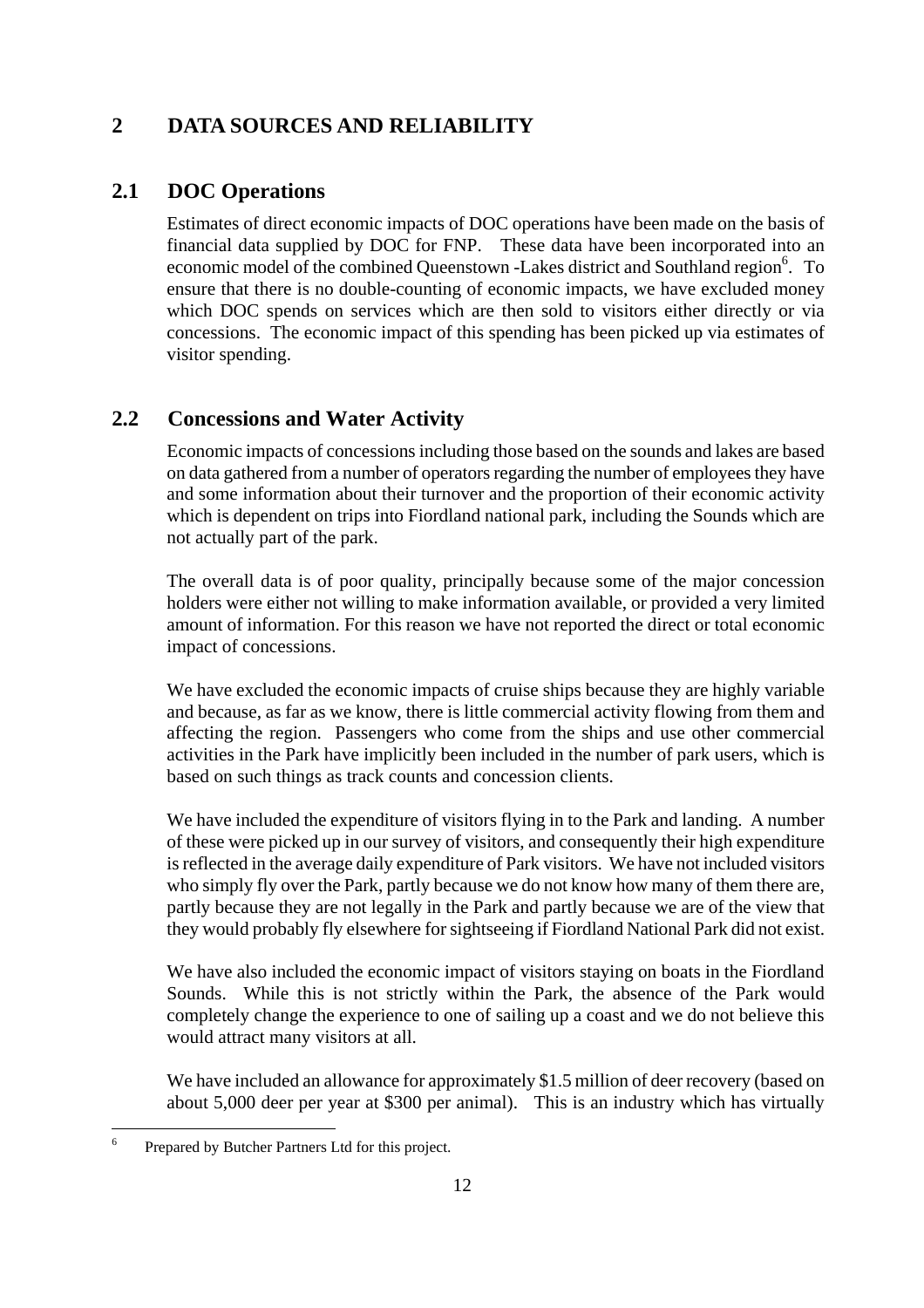collapsed in recent years and the limited shooting that now goes on is semi-recreational although it also represents an attempt by some operators to retain a market presence in the hope that the industry in the region will recover.

We have not included any economic impact related to bach owners and those at camping grounds outside the park who use the lakes for recreation but do not appear in any of the use statistics provided by DOC. No data on these visitors is available, and even if there was we expect that a large part of it is undertaken by residents of the region. Expenditure by local residents is generally not included in economic impact analysis because it is a transfer. That is, if it had not taken place in the national park it would probably have taken place elsewhere in the region. In our survey we have picked up a small number of regional users of the Park, and when grossed up to the annual visitor population this represents 1,000 overnight visitors and 12,000 day users per annum.

## **2.4 Total Visitor Spending**

The impacts arising from total visitor spending were based on surveys of visitor average daily spending during their visit to FNP and during a typical 24 hours in the region (taken to be the 24 hours preceding their visit to the Park, as well as the effect of the Park on their regional and national travel itinerary. These visitor spends were then multiplied up by estimates of the number of visitors.

The estimates of visitor numbers are not particularly reliable. DOC has an on-going problem at a national level with accurately estimating use of its facilities, and also does not know whether people use more than on track. However, by far the most significant source of economic impacts is believed to arise from those who visit Milford Sound. The Milford Development Authority has provided what should be reasonably accurate information about the number of visitors to Milford.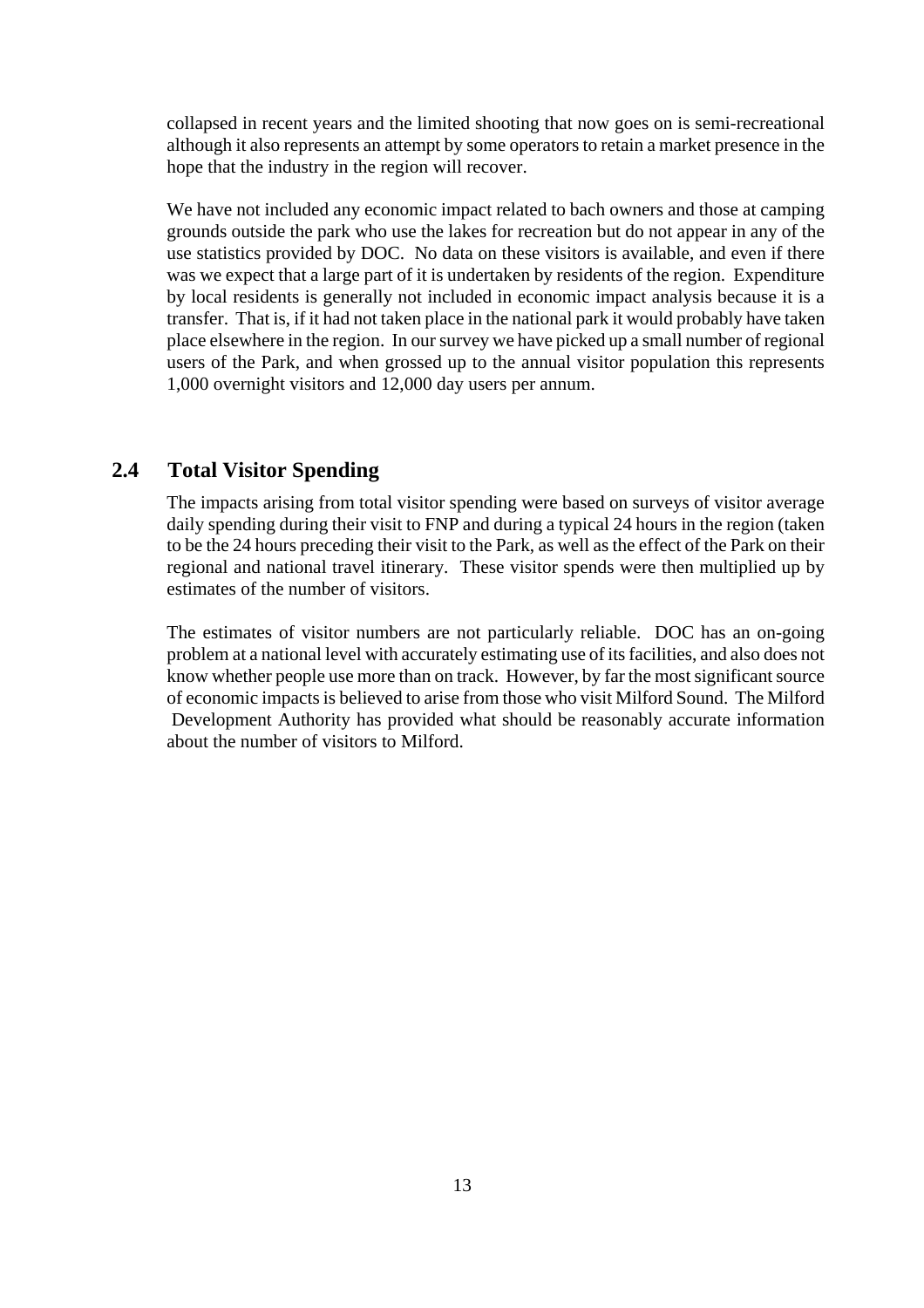## **3. IMPACTS OF FIORDLAND NATIONAL PARK**

## **3.1 Number of Visitors**

DOC has produced estimates of the number of users of FNP.

|                 | <i>Visits of those staying overnight</i> (excludes Te Anau township, which is outside FNP) |
|-----------------|--------------------------------------------------------------------------------------------|
| Kepler Track:   | 10,400                                                                                     |
| Routeburn Track | 13,000                                                                                     |
| Hump Track      | 5,400                                                                                      |
| Milford Track   | 14,700                                                                                     |
| Other overnight | 5,000                                                                                      |
| Total           | 49,000                                                                                     |
|                 |                                                                                            |

| Day Trips                                                               |                                         |
|-------------------------------------------------------------------------|-----------------------------------------|
| Doubtful Sound:                                                         | 65,000                                  |
| Te Ana-au Caves                                                         | 55,000                                  |
| Milford day visitors using boats                                        | 450,000                                 |
| Milford day visitors not using boats 45,000 (including kayaks etc etc.) |                                         |
| Te Anau visitors - day walks.                                           | 10,000                                  |
|                                                                         | $625,000 - 725,000$ (using URS figures) |

Recent work by URS (Dave Blackmore) has focussed on improving analysis of the Transit New Zealand road counter data. The URS work has been accepted by Traffic Design Group as being the best available estimate of annual traffic flows through Homer Tunnel<sup>7</sup>. It is now estimated that in 2004 there were 630 vehicles per day, or 315 in each direction on average through the year. Occupancy survey data suggest that the average vehicle has  $5.9^8$  occupants. This is a much higher number than average and is a function of the high proportion of traffic which is buses. On the basis of these numbers, and allowing for 100 - 200 people per day being non-visitors (including drivers and those working at Milford) it is estimated that there were  $605,000 - 640,000$  visitors to Milford in 2004. This is a considerably larger number than has previously been assumed and larger than the number included in the above figures of 495,000. The URS figures would be consistent with data from Milford Development Authority only if it was assumed that 75 % of all visitors to Milford go on cruises on the Sound as opposed to the 75 % which has been assumed by DOC in their recent analysis<sup>9</sup>.

Only 4 of the 305 people we surveyed in Milford did not go on the launches on Milford Sound, although our sample was biased by the fact that approximately three quarters of our interviews at Milford were on the launches and the balance were at the terminal and at Milford lodge. We did not interview at other sites such as the kayak launching site. This suggests to us that the 90

 $\overline{a}$ 

<sup>7</sup> Based on 95 % of the traffic at Falls Creek going through Homer Tunnel. D Blackmore. pers. comm.. 8

A recent DOC survey suggests that there are only 4.8 persons per vehicle.

<sup>9</sup> We understand that this is on the basis of Milford Development Authority advice,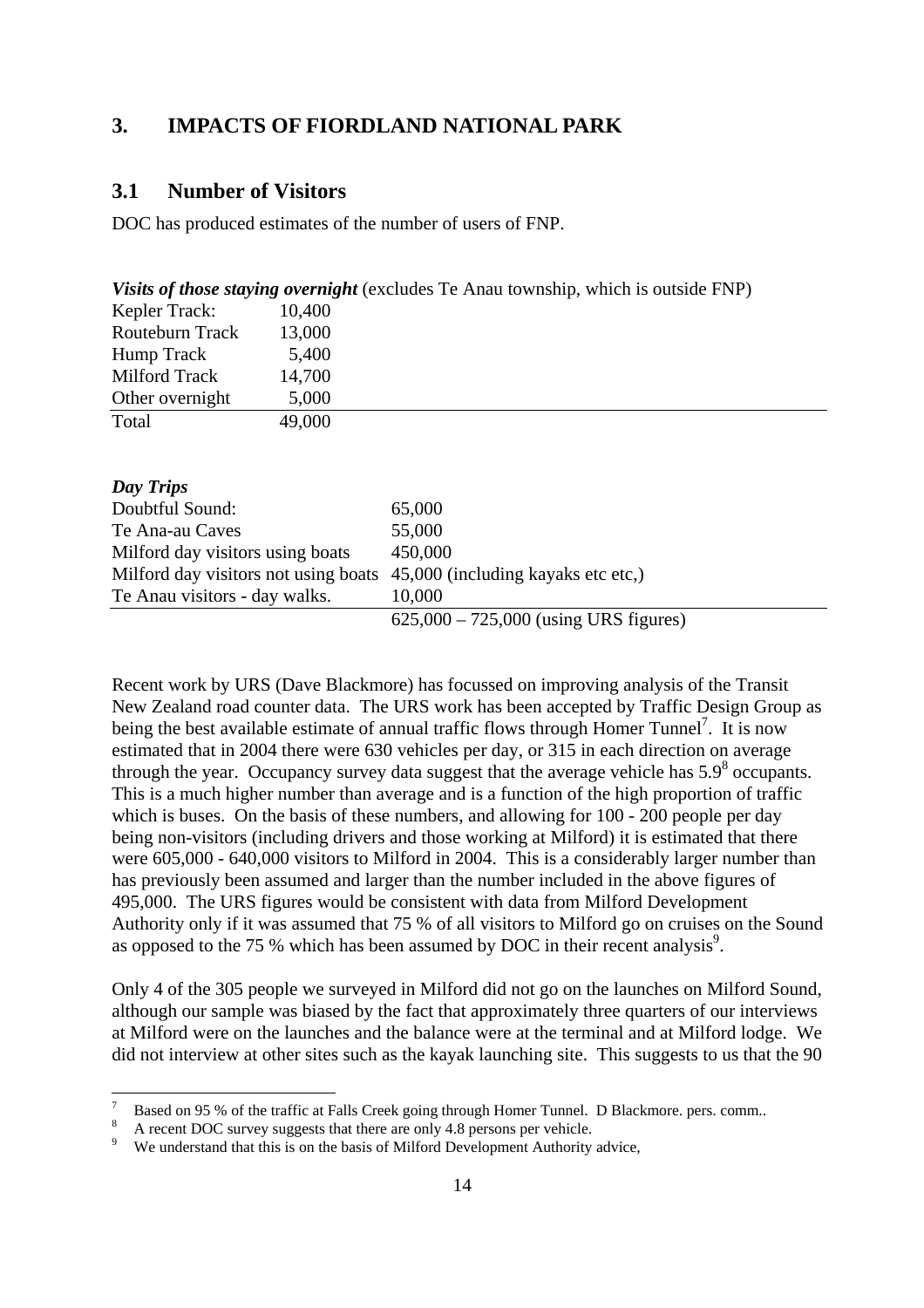% level is appropriate and that either there are now more people going on the launches than MDA reports or that the URS estimate is not correct. We have chosen to use the data based on the MDA reports, because we believe that these are more likely to be accurate as they are based presumably based on tickets sales. It is possible that there is under-reporting by MDA, but we are not able to make any comment on this.

## **3.2 Double Counting**

We recognise that there may be double counting of visitor numbers on the basis of the above activity counts. For example, visitors may walk the Routeburn, Milford and Kepler tracks and may fly into or out of the Park as one leg of their journey. For this reason we asked visitors which activities they had undertaken and estimated the adjusted number of users once doublecounting was taken into account. For those staying overnight in the park, the average number of activities was 2.0 including 1.5 overnight activities and 0.5 day activities. This included 13 respondents who did not undertake any activities on the above list.

It is much more difficult to adjust for double-counting of day trips. Sample sizes are smaller and in many cases are biased by location site. Of the 57 day visitors who said they were going on Lake Manapouri, most of whom were going to Doubtful Sound, 70 % said that they would also go on Milford Sound. Advice from operators is that this proportion probably overstates the actual outcome, and so we have used a figure of only 50 per cent. We also suspect that many of the people going to Te Ana-au caves also go to Milford on day trips or stay overnight in the Park, but we did not gather information on whether people went on this activity. However, we note that of the 84 day visitors we interviewed at Te Anau, only 15 % were not going on either Milford Sound or Lake Manapouri (which generally means to Doubtful Sound), which suggests that the proportion of people who go to Te Ana-au caves is a relatively small proportion of total visitors. This is consistent with data in the table above. Nonetheless, it seems likely that some portion of people going to Te Ana-au caves are probably doing one of the other activities and hence have already been counted in the other statistics. For that reason we have chosen to reduce the Te Ana-au cave visitors by one third.

The adjusted figures are shown below. In summary, we think that there are around 33,000 people who visit the park and stay overnight, a significant number of whom do more than one of the great walks. We think that there are a further 560,000 day visitors to the Park. Several of them may make more than one day visit (e.g. Milford one day, Doubtful Sound the next day), but our analysis of impacts of Fiordland National Park on visitor itineraries is based on the number of visitors and takes account of the fact that some of them may make more than one visit and / or make visits to the Park on different days.

We also believe that our figures are conservative in that some recent data suggests there may be considerably more day visitors to Milford than has previously been assumed.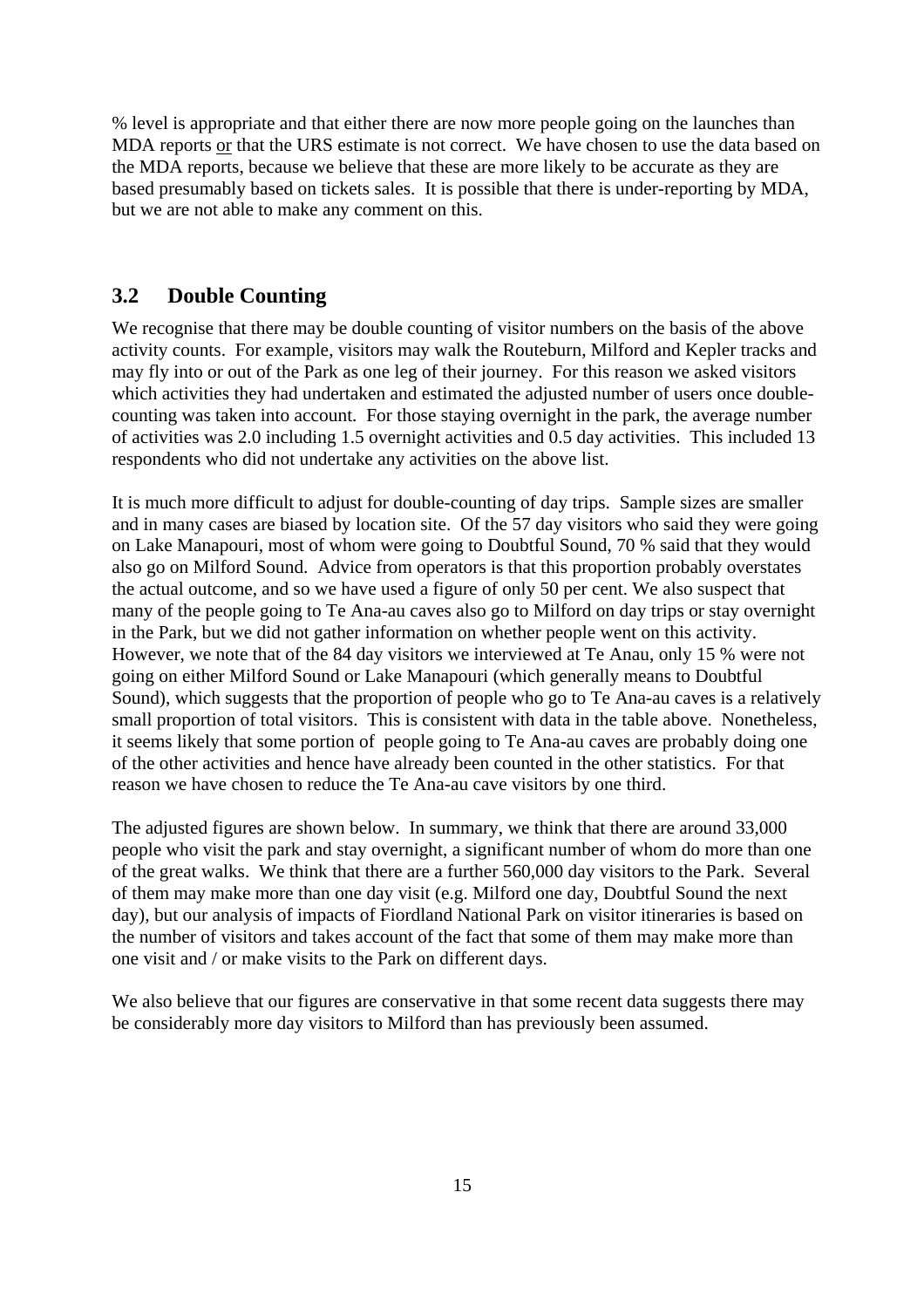| .,<br>× |  |
|---------|--|
|---------|--|

|                                                         | Overnight | Day Visitors |
|---------------------------------------------------------|-----------|--------------|
| Original                                                | 49,000    | 625,000      |
| Less double-counting of overnighters                    | $-16,000$ | $-16,000$    |
| Less double-counting of day visitors to Doubtful Sound  |           | $-33,000$    |
| Less double-counting of day visitors to Te Ana-au caves |           | $-14,000$    |
| <b>Adjusted Number</b>                                  | 33,000    | 560,000      |

#### *Check on number of Campers*

Of the 111 respondents who went on a boat on Te Anau and stayed overnight in the Park, 31 did not walk the Milford track and 80 did. Of the 31 who did not walk the track, 17 did not undertake any activity included in the above DOC table other than camping, but did stay elsewhere in the Park. On this basis, we estimate that  $3,100$  people<sup>10</sup> who went on a Lake Te Anau boat trip camped in the Park but did not appear in the above table anywhere else. There will be others who camped in the Park and did not go on Lake Te Anau either. Hence the figure of 5,000 "other" overnight campers seems reasonable, although possibly on the low side.

#### *Coverage of Day Trippers*

Of the 84 respondents who went on a day trip on Lake Te Anau, all but 5 undertook some activity which was included in the above DOC table. Of the 415 day visitors we surveyed, 376 went on Milford Sound. This reflects in part the fact that 307 of the 415 day visitor surveys were undertaken at Milford. Nonetheless, we also interviewed 73 at Lake Te Anau township and 11 on the boat on Lake Te Anau and some at Manapouri. Of the 73 who were interviewed in Lake Te Anau township, 54 intended to go on Milford Sound, 7 intended to take some other activity covered by the DOC figures (mostly flying) and only 12 did not intend to undertake any activity covered by the DOC statistics on park use. On the basis of this information we anticipate that the number of day visitors not included in DOC's list of day visitors is small in the context of total users of the Park. We also expect that their expenditure is likely to be low. Exclusion of them from the economic impact estimates will lead to understatement of economic impacts, and inclusion of their expenditure in our surveys and calculations of average expenditure will possibly lower the average expenditure and may also lead to some understatement of economic impacts. For this reason we believe our estimates of economic impact are conservative.

## **3.3 Park User Survey – Description of Procedure**

The visitor survey was undertaken over the first two weeks of January, the first two weeks of February and the first two weeks of April 2006. It was a random intercept undertaken at eight locations including the waterfront at Lake Manapouri, the waterfront and outside the DOC area office in Te Anau, the Southern end of the Routeburn track, the launch terminal at Milford

<sup>10</sup> 17/80 x 14,700 people walking the Milford. This assumes that all people walking the Milford take a boat up Lake Te Anau.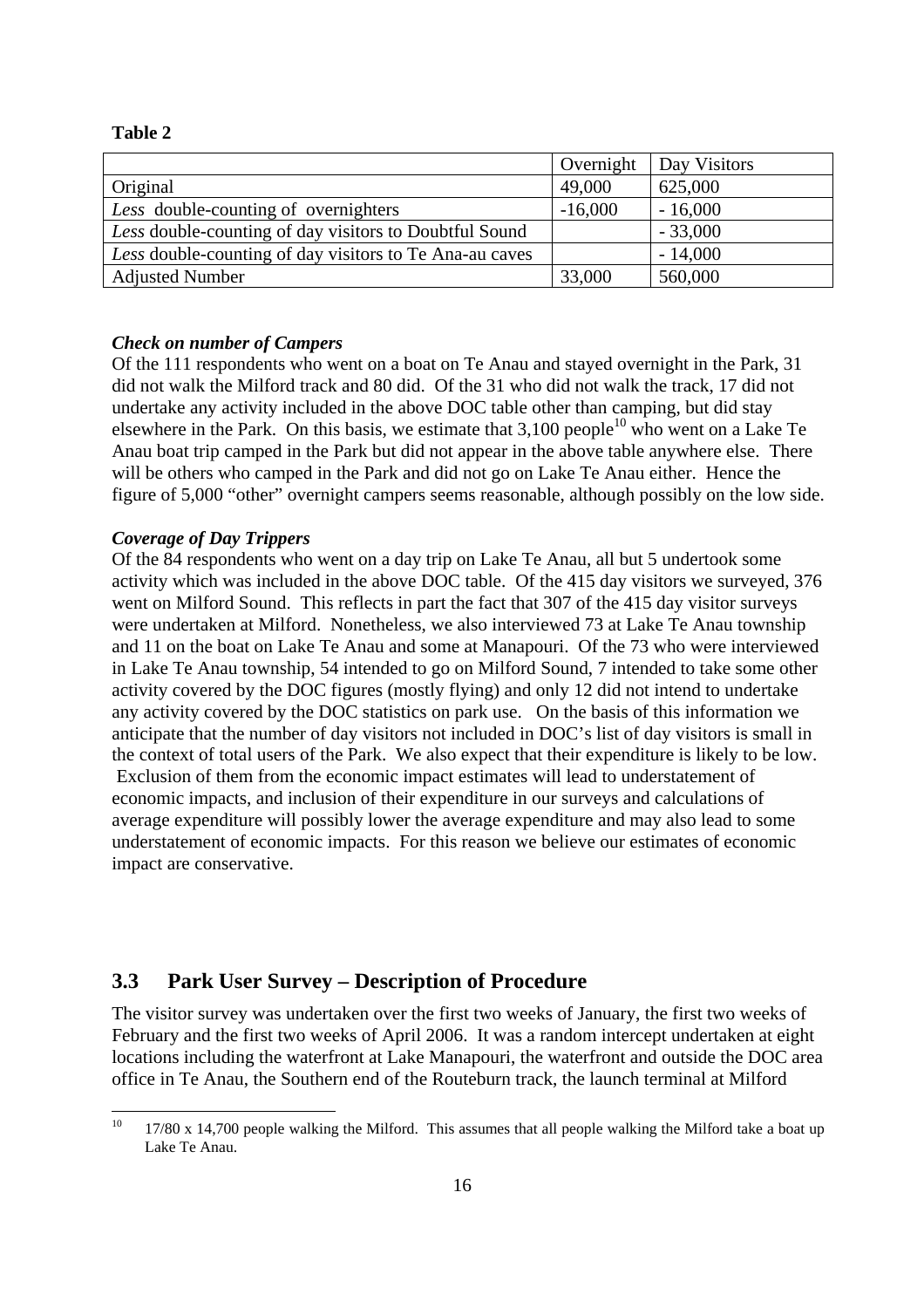Sound, and on boats on Lake Te Anau, Lake Manapouri and Milford Sound. The interviews covered 810 respondents, selected randomly as being the next person to walk past the interviewer. A total of 793 useable returns were gathered from 378 people on day trips to the park and 415 people who were staying one or more nights in the Park. Where respondents were part of a group, answers to questions on expenditure were often provided for the group and were then converted to a per-person basis. Hence the expenditure questions are based on a sample of between 900 and 1500 respondents. However, 20 per cent of day trip respondents were not able to tell us what they had spent in the park and 23 per cent could not tell us what they had spent in the last 24 hours because part of all of their expenditure was included in a package and they did not know what proportion of the package referred to each location. For those staying overnight, 13 % could not tell us what they had spent in the park and 8 per cent could not tell us what they had spent in the preceding 24 hours.

The only non-random element of the sampling was that respondents who could not speak English were not surveyed. The sample was stratified and surveyors were instructed to get approximately equal numbers of those staying overnight and those who were in the Park for the day. This was because we expected the two groups to have different average responses to some key questions and we wanted a large enough sample of each group to abstract some statistically reliable results.

The results do not present a truly random cross sample of total park users because seasonal patterns of use and expenditure are expected to differ and because the proportion of interviews undertaken at each site are not equivalent to the proportion of people using that site (for example, the Routeburn is probably under-represented, although much of that track is outside the national park anyway). However, the strategy of surveying over three different periods should have reduced any seasonal bias.

|                              | Number | Proportion |
|------------------------------|--------|------------|
| Te Anau – Land               | 162    | 20         |
| Te Anau Lake                 | 105    | 13         |
| Manapouri – land             | 21     |            |
| Manapouri - Lake             | 50     | 6          |
| Milford - Sound              | 250    | 32         |
| Milford – terminal and lodge | 118    | 15         |
| Routeburn Track end          | 76     | 10         |
| Not-identified               | 11     |            |
|                              | 793    | $100\%$    |

| Table 3 | <b>Survey Points</b> |
|---------|----------------------|
|---------|----------------------|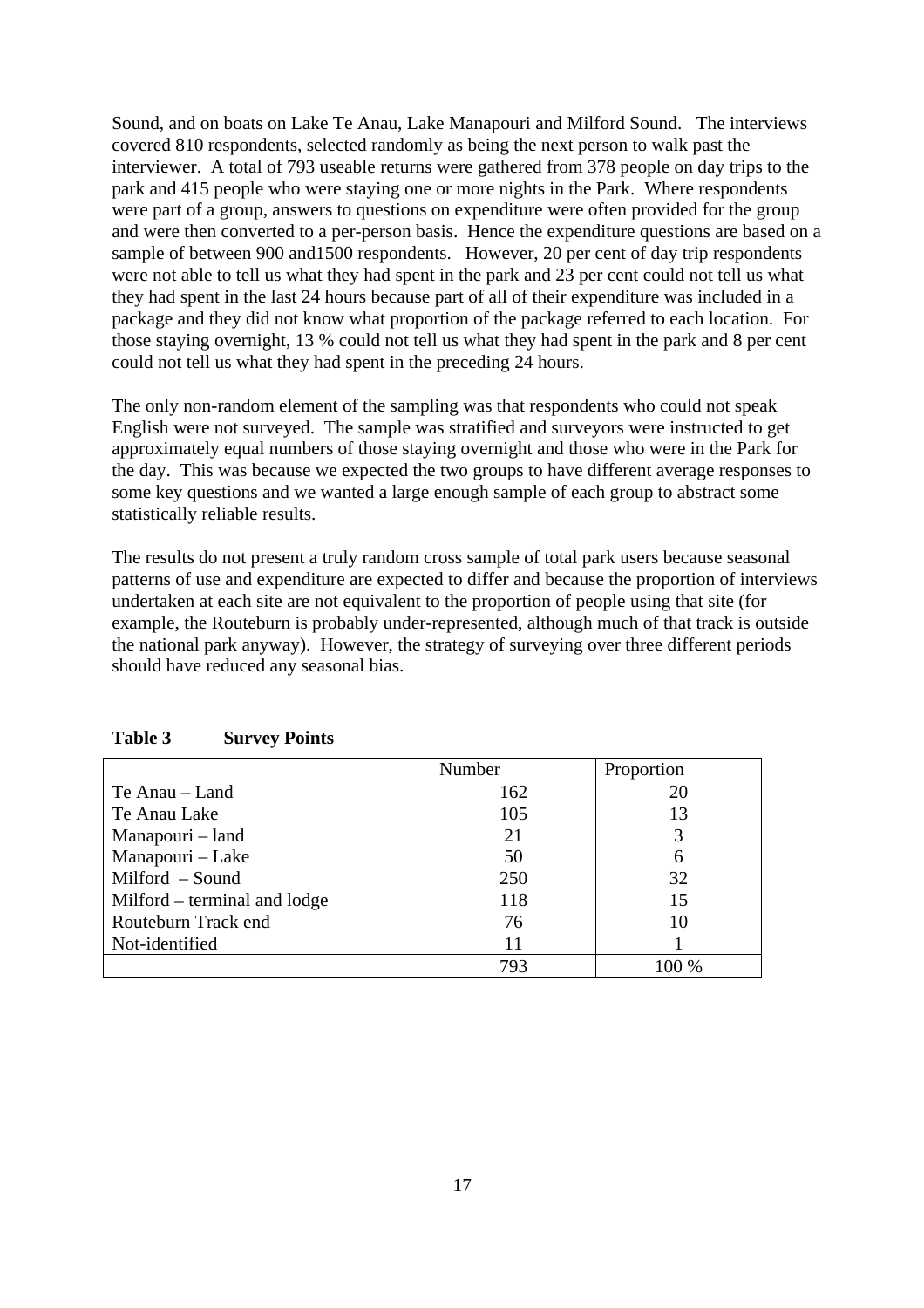## **3.4 Survey Results**

## *3.4.1 Descriptions of Respondents*

Details of respondents are given in the following tables. In general terms there were equal numbers of each sex and about eighty per cent of respondents were from overseas. One third of these had previously visited New Zealand. In some cases we have produced results showing both domestic and overseas visitors separately so that some indication of likely differences is made available. However, we have not used a weighted average of spend or effect on average stay for New Zealanders and foreigners to estimate total impacts for two reasons. First, we have no data on the mix of origins, other than that which arises from our survey, so we have no alternative weights to use. Second, the sample size of the New Zealand resident category was too small to provide reliable results anyway.

|              | n   | Other NZ<br>Local          |       |                              | International                      | Total  |
|--------------|-----|----------------------------|-------|------------------------------|------------------------------------|--------|
|              |     | Region<br>$\mathcal{O}(6)$ | $%$ ) | Previously<br>Visited NZ (%) | Not previously<br>visited NZ $(%)$ | $(\%)$ |
| Overnight    | 378 |                            | 19    | 26                           | 51                                 | 100    |
| Day Trippers | 415 |                            |       | 26                           | 54                                 | 100    |

**Table 4 Number, Age and Sex of respondents by Origin** 

## **Table 5 Sex and Age of those interviewed**

|                            | Male | Female            | $<$ 20 yrs | $20-39$ yrs | $40-60$ yrs | $>60$ yrs |
|----------------------------|------|-------------------|------------|-------------|-------------|-----------|
|                            | $\%$ | $\%$              | $\%$       | $\%$        | %           | $\%$      |
| Overnight $*$              |      |                   |            |             |             |           |
| Day Trippers <sup>**</sup> |      | $5^{\circ}$<br>ບປ |            |             | ں ر         |           |

| Table 6 | Number and Composition of those interviewed, including other |
|---------|--------------------------------------------------------------|
|         | members of group                                             |

|              | Number<br>Interviewe | Adults in Group |      | Children in<br>Group |      | Total in Group |               |
|--------------|----------------------|-----------------|------|----------------------|------|----------------|---------------|
|              |                      | Number          | %    | Number               | $\%$ | Number         | $\frac{0}{0}$ |
| Overnight    | 378                  | 968             | 94 % | 58                   | 6 %  | 1026           | $100\%$       |
| Day Trippers | 415                  | 1063            | 90 % | 112                  | 10 % |                | 00 %          |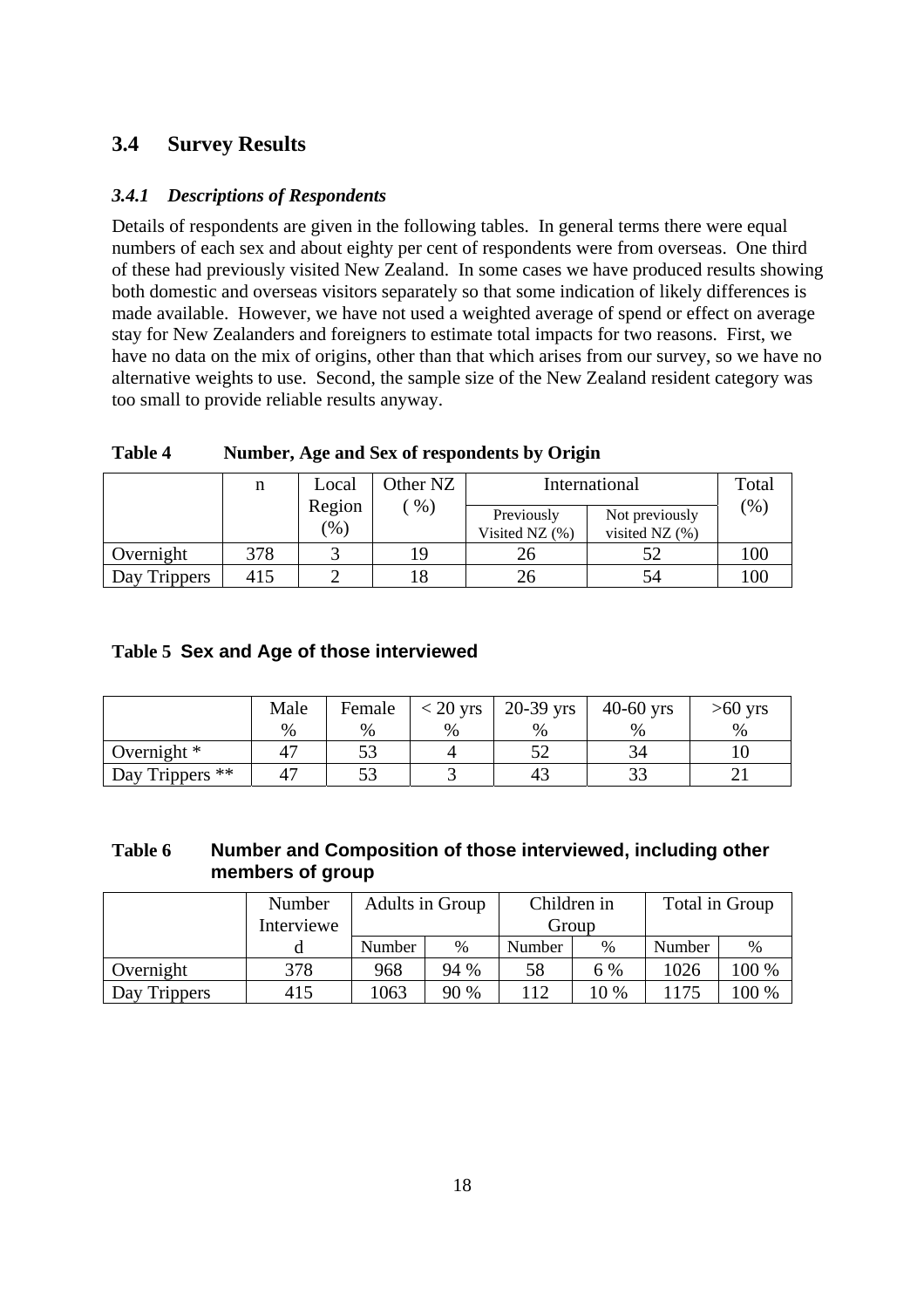#### *3.4.3 Duration of Stay in Park and Region*

Of those staying in the park, the average person had, at the time of interview, spent 2.1 nights of an expected 4.7 night stay in the Park and 5.8 nights of an expected 11.6 night stay in the region. The results were, however, significantly affected by a few long stayers and the median stay was 3.0 nights in the Park and 7.6 nights in the region. Day visitors to the park were expecting to stay 5.0 nights in the region, although the median expected stay was 4.0 nights.

|                     |          | <b>FNP</b> |                    | Region     |                |
|---------------------|----------|------------|--------------------|------------|----------------|
|                     |          | So far     | Expected total     | So far     | Expected total |
| Overnight           | - mean   | 2.1 nights | 4.7 nights         | 5.8 nights | 11.6 nights    |
|                     | - median |            | 3.0 Nights         |            | 7.6 nights     |
| Day Trippers - mean |          | $2.8$ hrs  | 8.1 hrs            | 3.0 nights | 5.0 nights     |
|                     | - median |            | 8.0 <sub>hrs</sub> |            | 4.0 nights     |

| <b>Table 7</b> | Mean and Median Stay in Fiordland National Park and in Region |
|----------------|---------------------------------------------------------------|
|                |                                                               |

#### *3.4.4 Park User Expenditure*

 $\overline{a}$ 

Users were asked about their total expenditure (actual or expected) while in the Park (including direct transport from Queenstown or Te Anau to Milford) and in the 24 hours prior to entering the park. The results are shown in Table 8. Of those who did provide expenditure data<sup>11</sup>, the average person spent \$389 or \$151 per night, which implies that those who provided data stayed only 2.6 nights rather than the 3.0 nights for the sample as a whole (excluding those staying more than 1 month). They spent \$120 per person in the 24 hours prior to entering the Park, and this is probably a typical spend with 47 % saying this was typical of their daily spend in the region, 22 % saying that they usually spent more and 31 % saying that they usually spent less.

Day visitors to the park spent an average of \$103 in the park (including any coach travel involved in a day trip package) and \$120 in the 24 hours prior to going to the Park, with 48 % saying this was typical of their daily spend in the region, 31 % saying that they usually spent more and 22 % saying that they usually spent less.

By applying the average spend in the park to the estimates of visitor numbers, we estimate that overnight visitors to the park spend approximately \$11 million while day visitors spend approximately \$58 million per annum in the park. However, we believe that our estimates of spending by those staying overnight are on the low side. Our survey picked up only 60 respondents doing guided overnight walks compared to 160 respondents doing unguided overnight walks, whereas we believe the guided walks to be a much higher proportion of total overnight walks. Moreover, a number of the guided walkers had purchased a package of which their time in FNP was only a part and they did not know what their expenditure in the park was. We believe that total direct expenditure in the Park by overnight visitors is likely to

The results may be biased if those who are on packages of which a trip to FNP is just a part spend differing amounts to those who are not on packages. We are not able to say whether this bias is significant, or even whether the bias is up or down.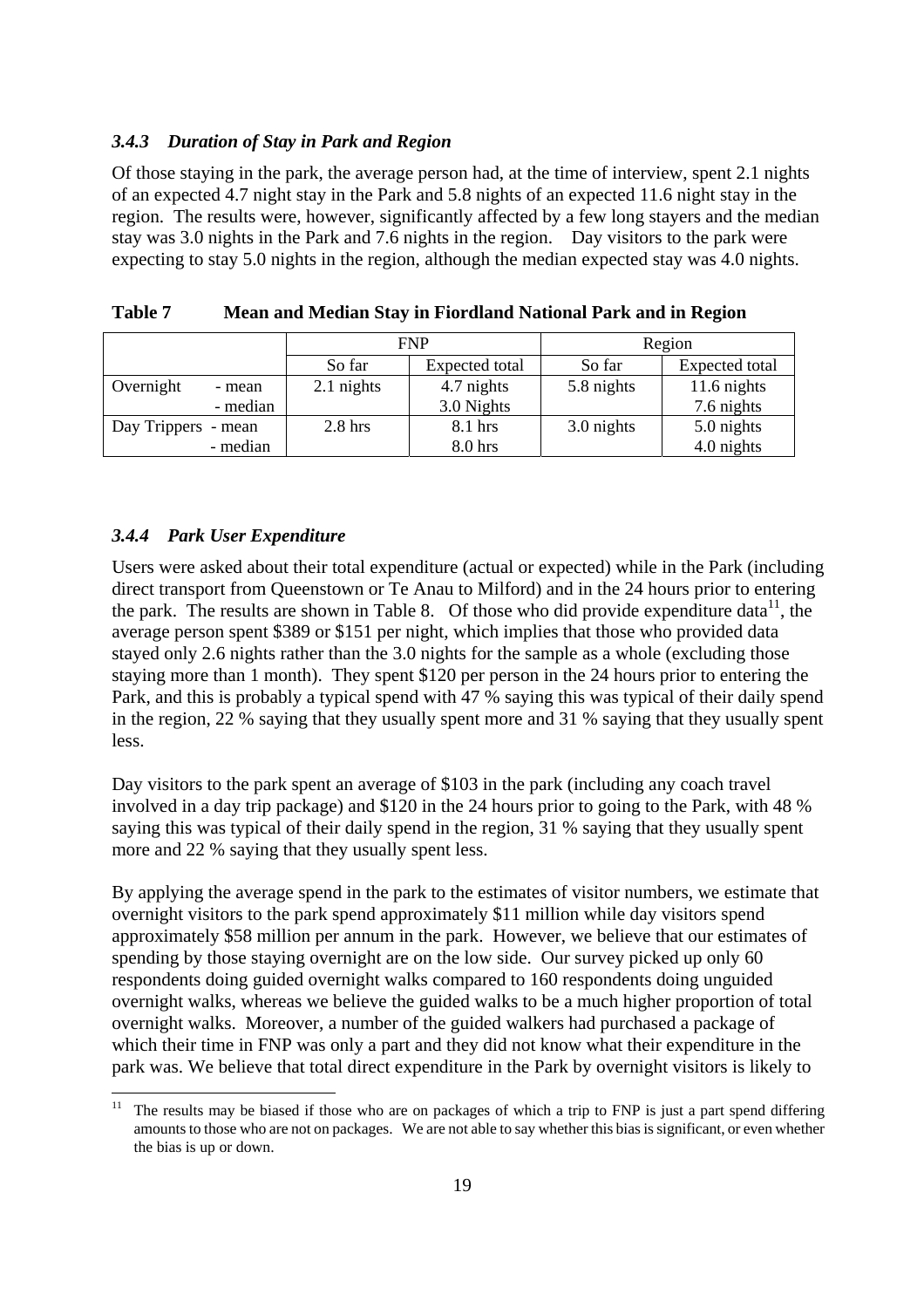be closer to \$20 million.

|                      |           | <b>Overnight Visitors - Total</b> |              |                | Day Visitors   |              |  |  |
|----------------------|-----------|-----------------------------------|--------------|----------------|----------------|--------------|--|--|
|                      | NZ        | Over-seas                         | <b>Total</b> | NZ             | Over-seas      | <b>Total</b> |  |  |
|                      | residents |                                   |              | residents      |                |              |  |  |
| <b>Spend in Park</b> |           |                                   |              |                |                |              |  |  |
| Accommodation        | 146       | 210                               | 196          |                |                |              |  |  |
| Activity             | 147       | 199                               | 188          | 78             | 105            | 99           |  |  |
| Other inc. food      | 8         | 4                                 | 6            | 3              | 5              | 4            |  |  |
| <b>Total in Park</b> | 301       | 413                               | 389          | 80             | 110            | 103          |  |  |
| Average per night    | 107       | 163                               | 151          |                |                |              |  |  |
| Spend in prior 24    |           |                                   |              |                |                |              |  |  |
| hours                |           |                                   |              |                |                |              |  |  |
| Accommodation        | 31        | 39                                | 37           | 35             | 44             | 42           |  |  |
| Fuel                 | 14        | 11                                | 12           | 18             | 15             | 15           |  |  |
| All other transport  | 5         | 3                                 | 3            |                | $\overline{4}$ | 3            |  |  |
| Restaurants etc      | 21        | 21                                | 21           | 22             | 21             | 21           |  |  |
| Retail               | 26        | 33                                | 31           | 18             | 26             | 25           |  |  |
| Entertainment        | 6         | 17                                | 15           | 6              | 20             | 17           |  |  |
| Miscellaneous        | $\theta$  | 4                                 | 3            | $\overline{0}$ | $\theta$       | $\theta$     |  |  |
| Total in prior 24    | 102       | 125                               | 120          | 96             | 127            | 120          |  |  |
| hours                |           |                                   |              |                |                |              |  |  |

### **Table 8 Average Park User Expenditure by visitor origin and type (\$ / person)**

Note that the expenditure on DOC huts could represent double counting if it was included in DOC expenditure as well as visitor expenditure. For that reason we have included in the DOC expenditure only their net expenditure on huts (i.e. expenditure less revenue). Direct output was not reported in Wouters *et al* because of confidentiality restrictions.

It is not possible to apply typical average economic ratios<sup>12</sup> to these figures because the operations in FNP of, for example, accommodation, are so different to those for New Zealand as a whole. The Wouters report suggests total direct employment (excluding DOC staff) equivalent to 320 FTE jobs, Value Added of \$21 million and household income of \$10 million, but these estimates apply to Southland District only and exclude employment in Queenstown Lakes District.

In the case of water transport the ratios were based on surveys of relevant businesses.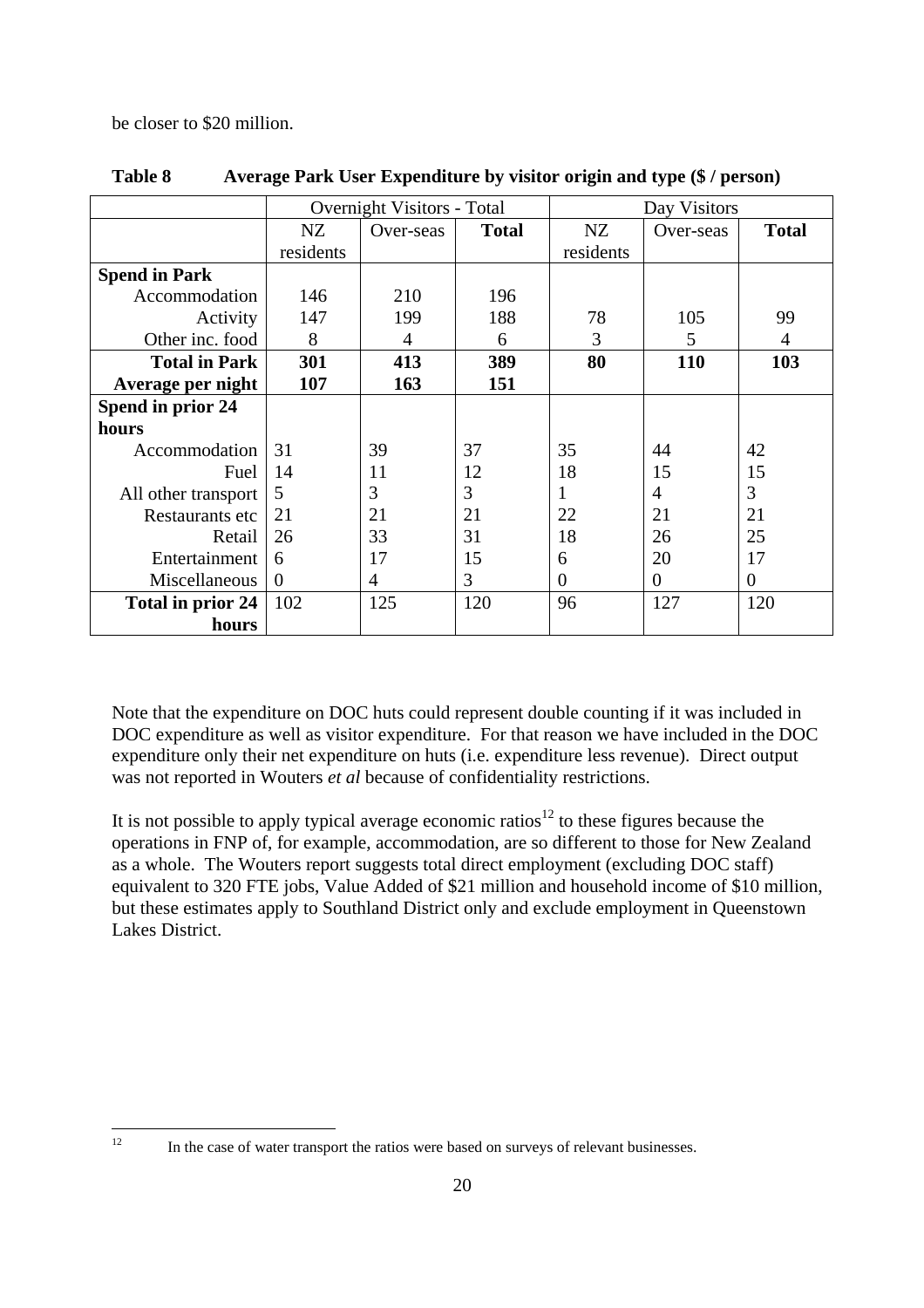## **3.5 Impact of Track on International Visitor Itinerary and NZ Economic Impact of Fiordland National Park**

In order to estimate the total economic impact associated with FNP we asked users about their total time in the Park and in the region, and then asked them how long they would have stayed in total in the region if FNP did not exist. We also asked overseas visitors whether they would have altered the length of their stay in New Zealand in the absence of the Park.

Their answers (see Table 9 and Table 10) reveal that in the absence of the park 12 % of overnight visitors would no longer come to New Zealand and 10 % would change the duration of their stay. The average change in stay would be a decline of 2.8 nights.

A surprisingly high 6 per cent of day visitors to the Park said that they would not come to New Zealand in the absence of the Park and a further 6 per cent said that they would reduce their stay. The average decline in stay was 2.1 days, although this falls to 1.6 days with the exclusion of one day visitor to FNP who said that in the absence of the Park he or she would not have come on a six month trip to New Zealand...

|              |     |          | per centure or an respondence |      |      |          |
|--------------|-----|----------|-------------------------------|------|------|----------|
|              | n   | Median   | Average                       | Yes  | No   | Not sure |
|              |     | Stay     | Stay                          | %    | %    |          |
|              |     | (nights) | (nights)                      |      |      |          |
| Overnight    | 250 | . .      | 69*                           | 86 % | 12 % | 2 %      |
| Day Trippers | 330 | 14       | 45                            | 93 % | 6 %  | $\%$     |

**Table 9 Would you have come to New Zealand in the absence of FNP ? (percentage of all respondents)** 

| Table 10 | Would you have come to New Zealand in the absence of FNP? |
|----------|-----------------------------------------------------------|
|          | (percentage of respondents with an opinion                |

|                     | N   | Would still come to NZ |           |           | Would    | Total       |
|---------------------|-----|------------------------|-----------|-----------|----------|-------------|
|                     |     | No Change              | Change in | Sub-total | not come |             |
|                     |     | in stay                | stay      |           | to NZ    |             |
| Overnight           | 234 | 79 %                   | 9%        | 88 %      | 12 %     | 100 %       |
| Ave Change (nights) |     |                        | $-9.96$   | $-1.02$   | $-14.94$ | $-2.8$      |
| Day Trippers        | 310 | 84 %                   | 10 %      | 94 %      | 6 %      | 100 %       |
| Ave Change (nights) |     |                        | $-4.69$   | $-0.58$   | $-23.33$ | $1.6(-2.1)$ |

If we combine the effects on the stay in New Zealand with the average daily spend and multiply this by the number of Park visitors and the proportion who are foreigners, we estimate that a loss of Fiordland National Park would lead to a decline in total New Zealand international visitor income of \$100 million per year. If we apply relevant industry multipliers to this visitor spending, the total economic impact of Fiordland National Park is estimated to be output of \$228 million per year, 1,760 jobs per year and value added of \$103 million per year, including household income of \$68 million per year.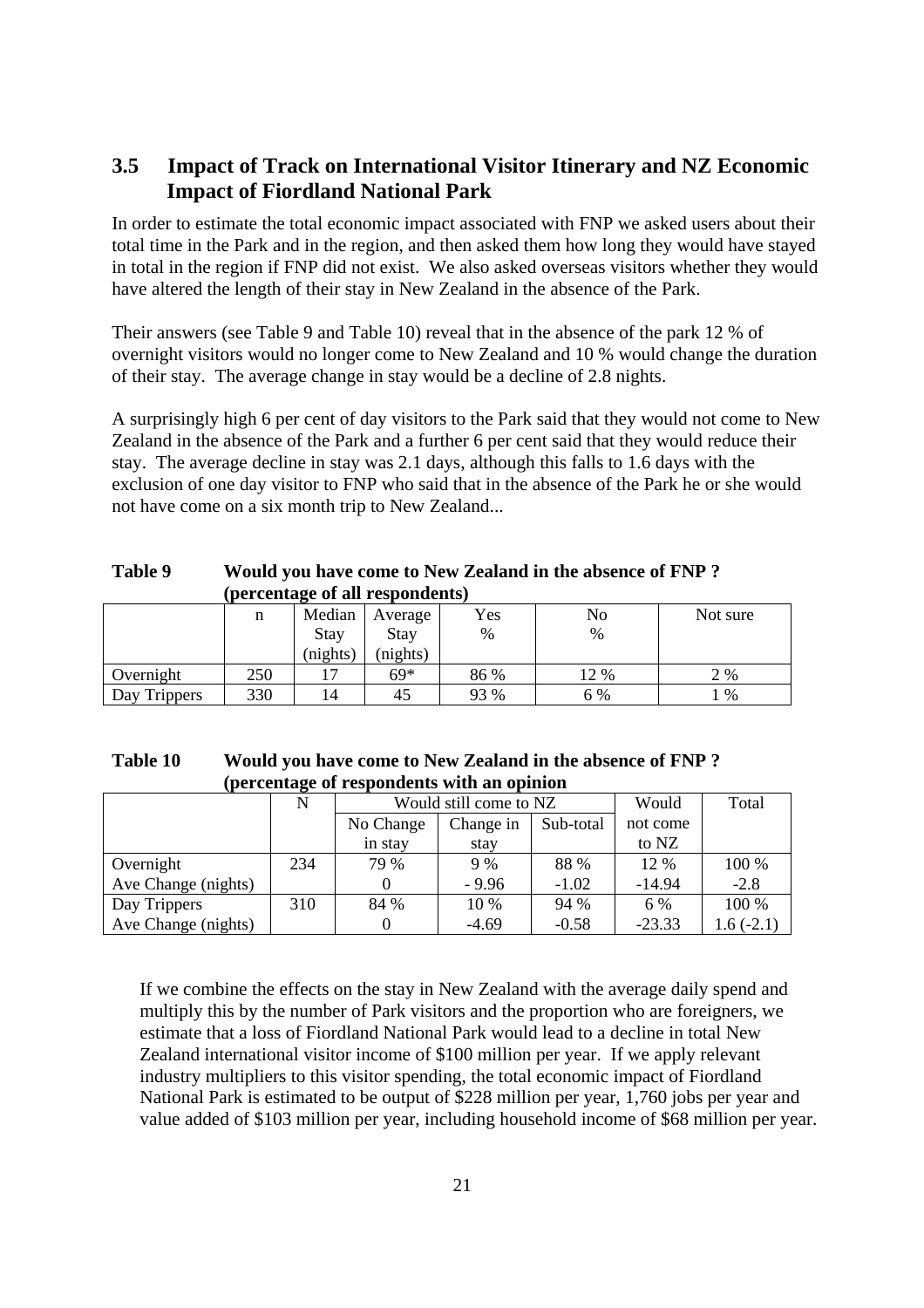|                                                   | Overnight | Day     | Total               |
|---------------------------------------------------|-----------|---------|---------------------|
| Number of Visitors                                | 33,000    | 560,000 |                     |
| Proportion from overseas                          | 78 %      | 80 %    |                     |
| Average Reduction in Stay (nights)                | 2.8       | 1.6     |                     |
| Expenditure per 24 hours                          | 125       | 127     |                     |
| Loss of Expenditure to NZ $(\text{Sm}/\text{yr})$ | 9.1       | 91.0    | \$100 million       |
| <b>Total Economic Impacts on NZ</b>               |           |         |                     |
| Output                                            |           |         | $$228 \text{ m/yr}$ |
| <b>Employment (FTEs)</b>                          |           |         | 1,755 FTEs          |
| Value Added (\$m / yr)                            |           |         | \$103 m/yr          |
| Household Income (\$m / yr)                       |           |         | $$68$ m/yr          |

## **Table 11 Direct Output and Total Economic Impacts on NZ Economy of Fiordland National Park Visitors**

## **3.5 Impact of Park on User Itinerary and Regional Economic Impact**

Of all overnight visitors, 33 per cent said that in the absence of the Park they would not come to the region, while a further 32 per cent that they would change the duration of their stay. The average reduction in stay was 6.1 nights, although this was significantly affected by 5 longstaying respondents. Removing them from the sample reduced the decline in stay to 3.8 nights.

Twenty per cent of day visitors to the Park said that they would not come to the region in the absence of the Park and a further 27 per cent said that they would reduce their stay. The average decline in stay was 1.5 days.

| Table 12 | Would you come to the Southland and Queenstown-Lakes Region in the |
|----------|--------------------------------------------------------------------|
|          | absence of Fiordland National Park ? (of entire survey population) |

|              | n   | Median<br><b>Stay</b><br>(nights) | Average<br><b>Stay</b><br>(nights) | Yes % | No $%$ | Not sure |
|--------------|-----|-----------------------------------|------------------------------------|-------|--------|----------|
| Overnight    | 375 | 7.0                               | $1.8*$                             | 63 %  | 33 %   | 5 %      |
| Day Trippers | 413 | 4.0                               | 5.0                                | 79 %  | 19 %   | 2 %      |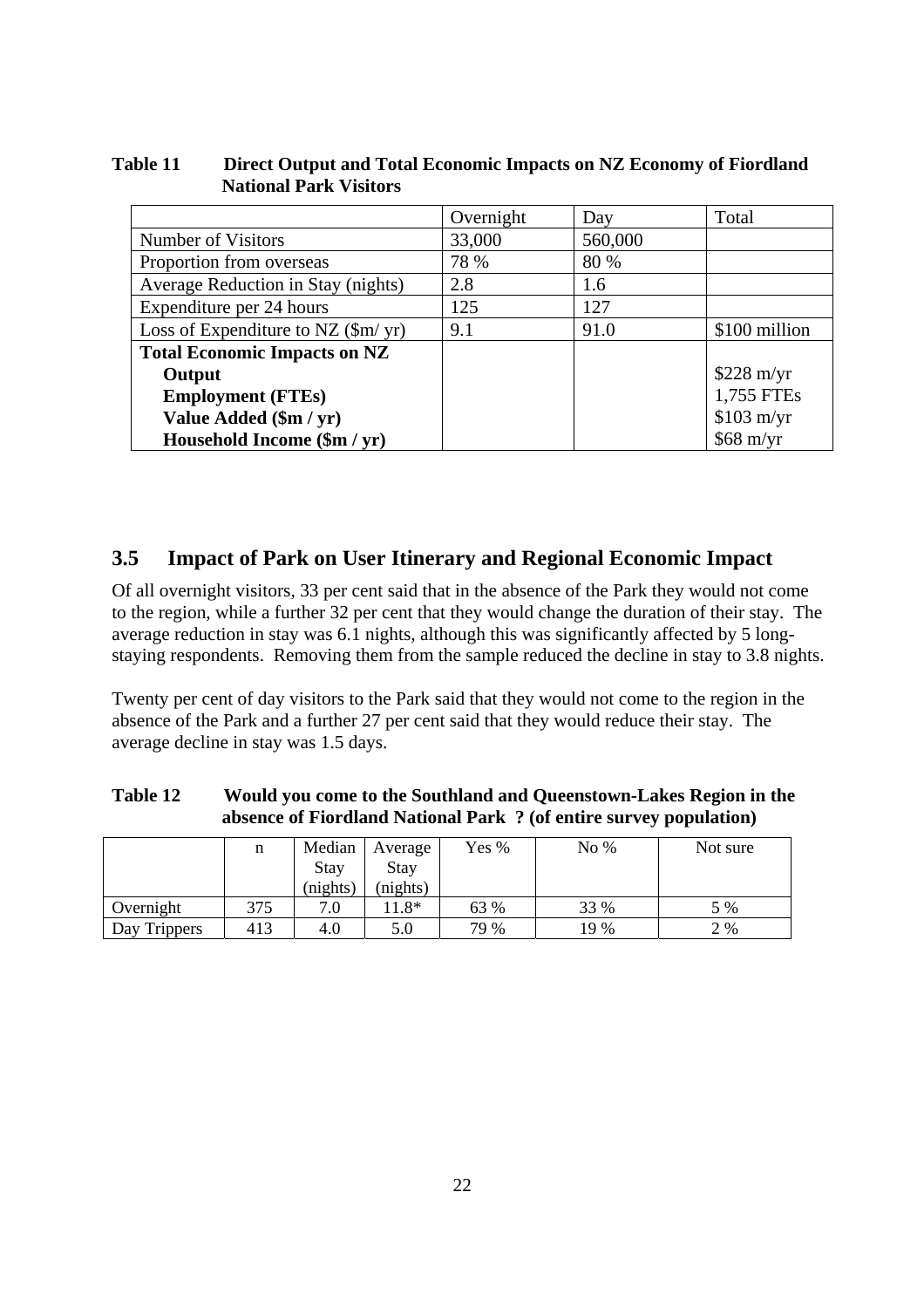| Table 13 | Would you come to Southland – Queenstown Lakes Region in the absence |
|----------|----------------------------------------------------------------------|
|          | of Fiordland National Park? (of those who have an opinion)           |

|                      | N   | Would still come to Region |           |           | Would     | Total   |
|----------------------|-----|----------------------------|-----------|-----------|-----------|---------|
|                      |     | No Change                  | Change in | Sub-total | not come  |         |
|                      |     | in stay                    | stay      |           | to region |         |
| Overnight            | 329 | 33 %                       | 32 %      | 66 %      | 34 %      | 100 %   |
| Ave Change (nights)  |     | $\overline{0}$             | $-8.2$    | $-3.9$    | $-10.2$   | $-6.1$  |
| Ave excluding 5 long |     |                            | $-4.0$    | $-2.6$    | $-7.4$    | $-3.8$  |
| stayers              |     |                            |           |           |           |         |
| Day Trippers         | 415 | 53 %                       | 27 %      | 80 %      | 20 %      | 100 %   |
| Ave Change (nights)  |     | $\theta$                   | $-2.04$   | $-0.56$   | $-3.97$   | $-1.33$ |

\* Falls to only 3.7 nights if we exclude the 5 respondents whose stay would be reduced by more than 30 days.

**Table 14 Effect on Regional Economy of Fiordland National Park** 

|                                                | Overnight | Dav     | Total         |
|------------------------------------------------|-----------|---------|---------------|
| Number of Visitors                             | 33,000    | 560,000 | 593,000       |
| Average Reduction in Stay (nights)             | 6.1       | 1.5     |               |
| Expenditure per 24 hours                       | 120       | 120     |               |
| Loss of Expenditure to Region $(\frac{m}{yr})$ | \$21      | 101     | \$122 million |

## **3.6 DOC Expenditure and Impacts**

The direct economic activity associated with DOC operations in FNP is around \$8.8 million of expenditure per year, and employment of around 54 FTEs. These figures exclude a share of regional and local office overheads. Capital expenditure is excluded from these output figures, but the figures include depreciation and capital charges, which are \$2.2 million per year

## **3.7 Multiplier Effects and Total Regional Impacts**

We have calculated economic multipliers for the combined Queenstown-Lakes District and Southland region for DOC spending and for the various elements of visitor spending. Combination of these multipliers with the direct impacts both on visitor spending and DOC spending suggests that total employment in the region which is dependent on Fiordland National Park<sup> $13$ </sup> could be of the order of 1.580 jobs, while associated annual financial impacts are estimated to be \$196 million output, \$78 million of value added and \$55 million of gross household income (see

 $13$ 

i.e. The amount which would be lost if the track closed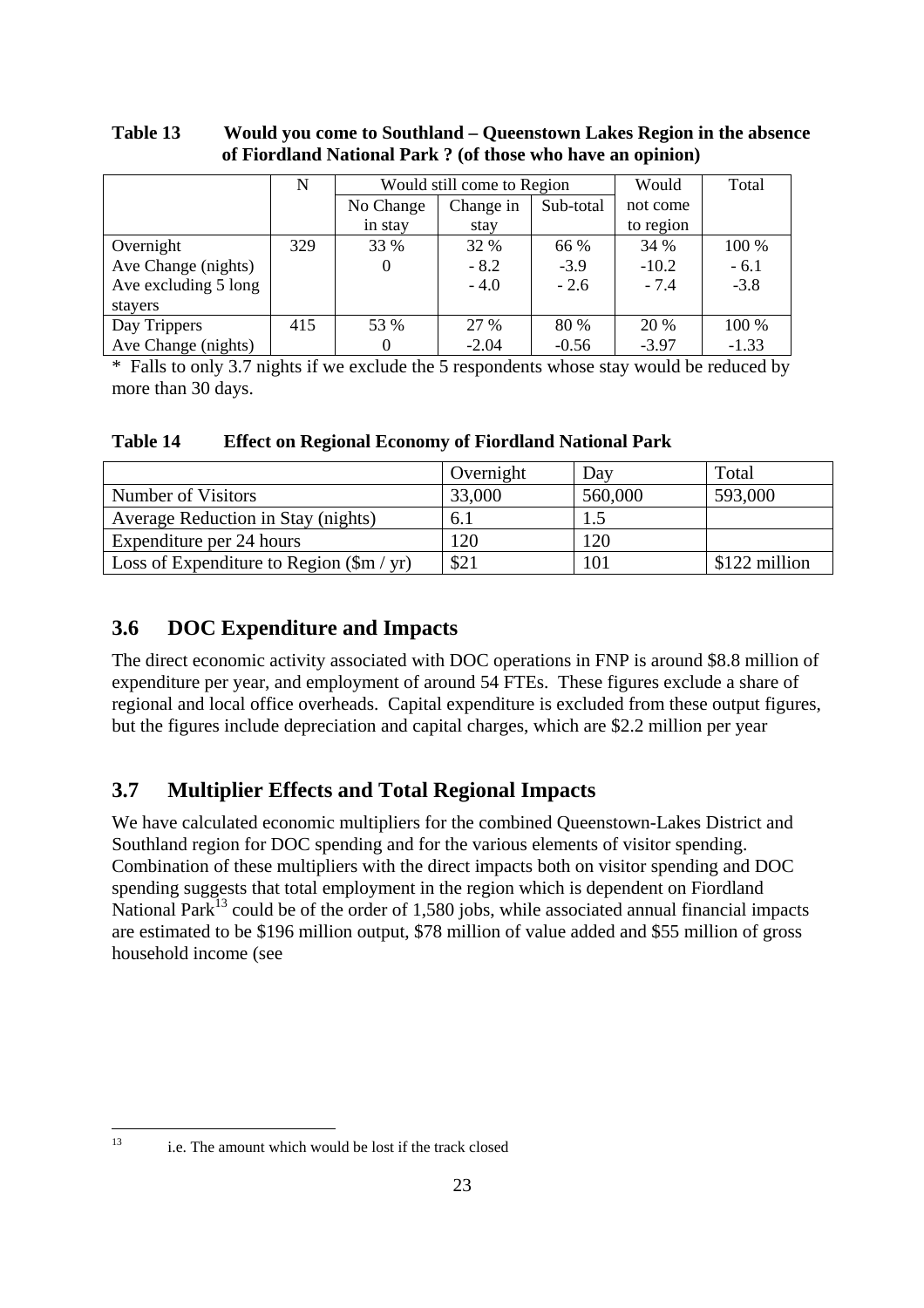Table 15).